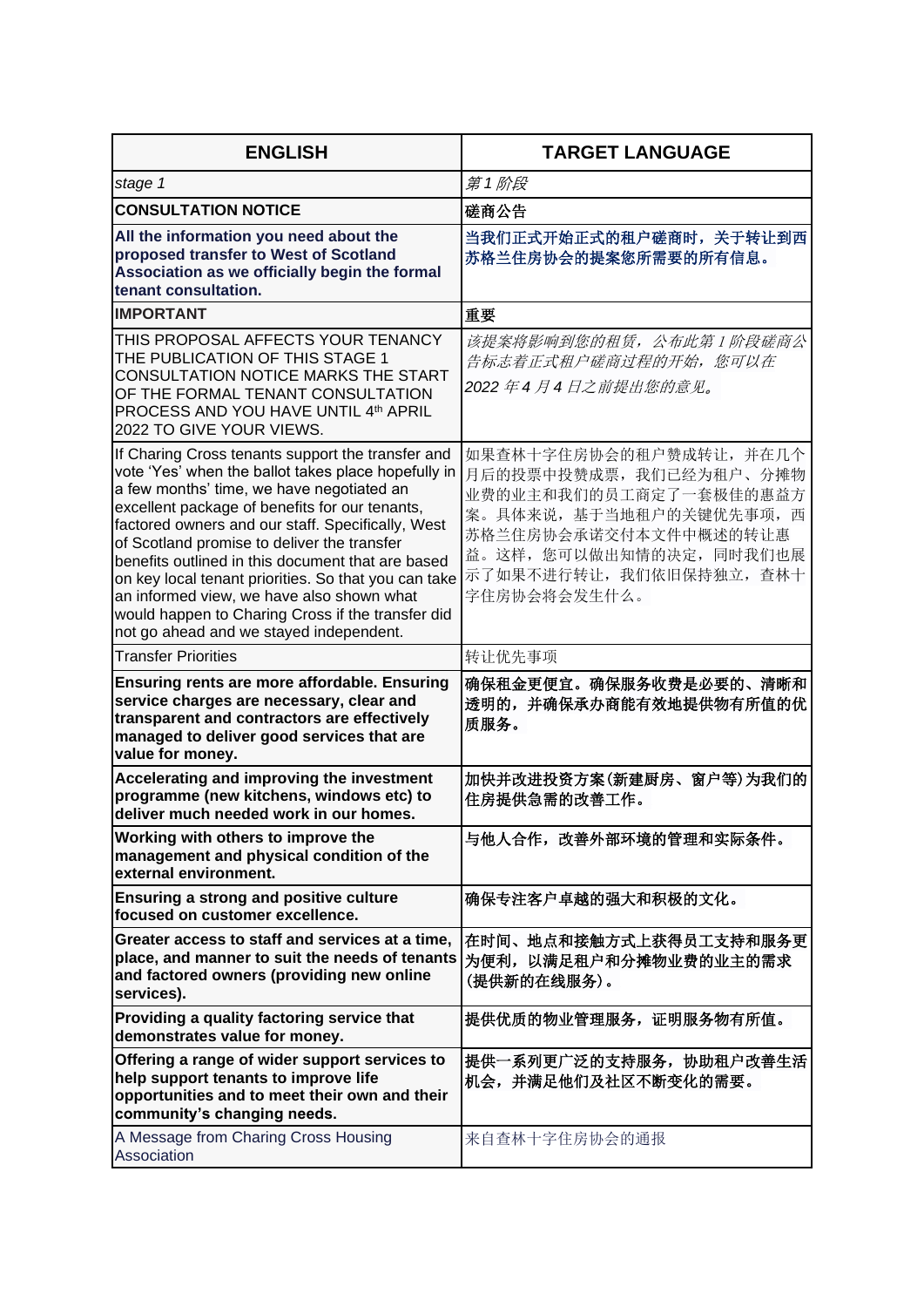| <b>ENGLISH</b>                                                                                                                                                                                                                                                                                                                                                                                                                        | <b>TARGET LANGUAGE</b>                                                                                                                            |
|---------------------------------------------------------------------------------------------------------------------------------------------------------------------------------------------------------------------------------------------------------------------------------------------------------------------------------------------------------------------------------------------------------------------------------------|---------------------------------------------------------------------------------------------------------------------------------------------------|
| This is the formal proposal for the Transfer of<br><b>Engagements of Charing Cross Housing</b><br><b>Association (Charing Cross) to West of</b><br><b>Scotland Housing Association (West of</b><br>Scotland). This Notice is part of the legal<br>consultation, and it sets out how a transfer<br>would affect you and the benefits that the<br>transfer would bring you support it.                                                  | 这是查林十字住房协会(下文简称, 查林十字)向西<br>苏格兰住房协会(下文简称, 西苏格兰)业务转让的<br>正式提案。本公告是法律磋商的一部分,它阐述了<br>转让将如何影响到您,以及如果您赞成转让将会给<br>您带来的利益。                               |
| As you will be aware from our Transfer News<br>publications, we are proposing an exciting<br>partnership with West of Scotland that would<br>bring much more for tenants - more affordable<br>rents offering greater value money, increased and<br>faster investment in your homes and the local<br>environment and access to a wide range of<br>support services.                                                                    | 您会从我们的转让新闻公布中了解到,我们正在提<br>议与西苏格兰建立一个令人兴奋的伙伴关系,这会<br>为租户带来更多的利益--更便宜的租金、提供更<br>为物有所值的服务、对您的家和当地环境提供更多<br>更快的投资并获得更广泛的支持服务。                         |
| The partnership will involve Charing Cross<br>transferring our interests, including your tenancy<br>and home, to West of Scotland. This is known as<br>a Transfer of Engagements. If the transfer takes<br>place, West of Scotland would become your<br>landlord and be responsible for the homes and<br>services that we currently provide. It would<br>become the factor for our mixed tenure blocks.                               | 该合作伙伴关系包括查林十字将我们的权益, 包括<br>您的租约和房屋,转让到西苏格兰。这被称为业务<br>转让。如果转让发生, 西苏格兰将成为您的房东,<br>并负责我们目前提供的住房和服务。该协会将提供<br>我们混合所有权住房区的物业管理。                        |
| Our staff team employed by Charing Cross at the<br>transfer date would also all become employees of<br>West of Scotland.                                                                                                                                                                                                                                                                                                              | 查林十字聘用的员工团队在转让日也将全部成为西<br>苏格兰的员工。                                                                                                                 |
| This Stage 1 Consultation Notice sets out what<br>the proposal involves, the benefits being offered<br>to you as a tenant, and how you can get involved<br>and have your views heard. We've also included<br>some information about West of Scotland and the<br>work they do so you can make an informed<br>decision when it comes to the tenant ballot.                                                                              | 第1阶段磋商公告载列该提案的相关内容、作为租<br>户可获得的利益, 以及您可以如何参与及提出意<br>见。我们还提供了一些关于西苏格兰和他们所做的<br>工作的信息, 所以当涉及到租户投票时, 您可以做<br>出知情的决定。                                 |
| We are inviting you to read through these<br>proposals and let us know what you think about<br>the proposed transfer by Thursday 31 March<br>2022.                                                                                                                                                                                                                                                                                    | 我们邀请您阅读这些提案, 并在 2022年3月31<br>日星期四之前让我们知道您对拟议转让的看法。                                                                                                |
| The final decision on whether the transfer goes<br>ahead will be yours when you cast your vote in<br>the formal ballot planned to start in May 2022. We<br>are committed to an open consultation process<br>and will provide you with information, support and<br>guidance. This includes free access to impartial<br>advice about the proposal through the Tenants<br>Information Service (TIS), your independent<br>tenant advisor. | 当您在计划于2022年5月开始的正式投票中投您<br>的一票时, 是否进行转让的最终决定将由您决定。<br>我们致力于公开的磋商过程,并将为您提供信息、<br>支持和指导。这包括通过您的独立租户顾问一一<br>即, 租户信息服务局(TIS), 免费获得有关该提案<br>的无偏见的中立建议。 |
| Our Management Committee is confident that we<br>have secured a very attractive package of<br>benefits for tenants and staff. We fully support the<br>transfer to West of Scotland and will provide the<br>best future for our tenants, factored owners and<br>staff.                                                                                                                                                                 | 我们的管理委员会深信, 我们为租户和员工提供了<br>一套极具吸引力的惠益。我们完全支持向西苏格兰<br>的转让,并将为我们的租户、物业费分摊业主和员<br>工提供最佳的未来。                                                          |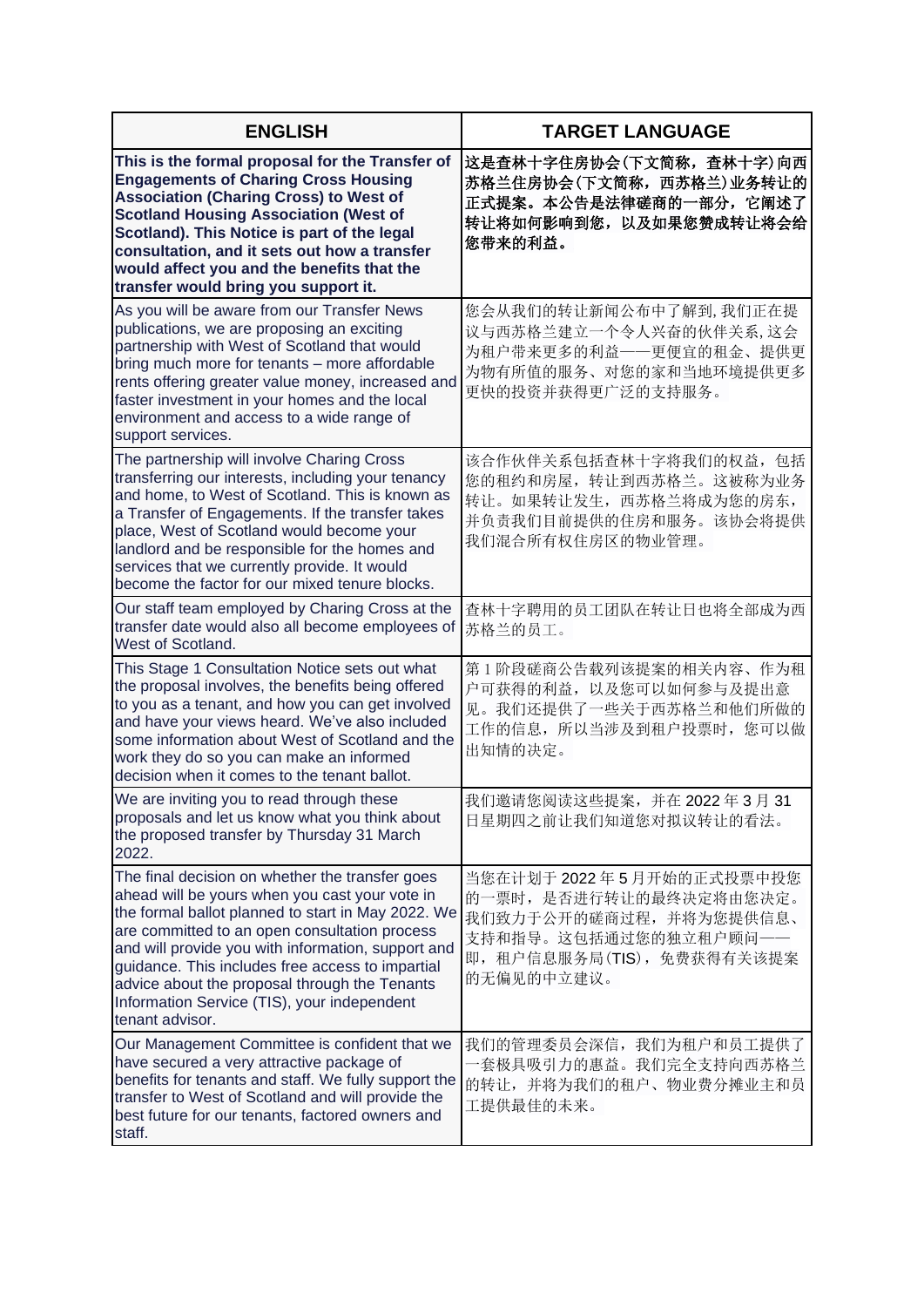| <b>ENGLISH</b>                                                                                                                                                                                                                                                                                                                                                                                                                                                 | <b>TARGET LANGUAGE</b>                                                                                                                                                    |
|----------------------------------------------------------------------------------------------------------------------------------------------------------------------------------------------------------------------------------------------------------------------------------------------------------------------------------------------------------------------------------------------------------------------------------------------------------------|---------------------------------------------------------------------------------------------------------------------------------------------------------------------------|
| Remember, we need your support for the<br>changes to happen so please vote 'Yes' to<br>transfer to West of Scotland when the ballot is<br>held.                                                                                                                                                                                                                                                                                                                | 请记住,我们需要您的支持才能实现这些改变,所<br>以请在投票时投'赞成'转让到西苏格兰。                                                                                                                             |
| With our best wishes,                                                                                                                                                                                                                                                                                                                                                                                                                                          | 致以我们最良好的祝愿,                                                                                                                                                               |
| <b>lan McLean</b>                                                                                                                                                                                                                                                                                                                                                                                                                                              | 伊恩 · 马克林                                                                                                                                                                  |
| Chairperson, on behalf of the Charing Cross<br><b>Management Committee</b>                                                                                                                                                                                                                                                                                                                                                                                     | 主席, 谨代表查林十字管理委员会                                                                                                                                                          |
| The Scottish Housing Regulator (SHR) is<br>responsible for regulating the work of<br>Scotland's housing associations and the<br>housing services provided by local<br>authorities. Its objective is to safeguard and<br>promote the interests of current and future<br>tenants of social landlords.                                                                                                                                                            | 苏格兰住房监管局(SHR)负责监管苏格兰住房协<br>会的工作和地方政府提供的住房服务。其目标是维<br>护和促进社会型住房房东当前和未来租户的利益。                                                                                               |
| The SHR has reviewed the Business Case and<br>this Notice and have confirmed that they are<br>satisfied that we are meeting their regulatory and<br>consultation requirements.                                                                                                                                                                                                                                                                                 | 苏格兰住房监管局已经审查了业务案例和本公告,<br>并确认满足其监管和磋商要求并对此感到满意。                                                                                                                           |
| A Message from West of Scotland Housing<br>Association                                                                                                                                                                                                                                                                                                                                                                                                         | 来自西苏格兰住房协会的通告                                                                                                                                                             |
| "Woodlands and Garnethill are historic areas of<br>the city that deserve the best in terms of service<br>delivery and investment. If you want the best<br>future for your home and community, a Yes vote<br>in favour of a transfer to West of Scotland will<br>much more quickly deliver the improvements to<br>your home and environment that are needed. It<br>will also ensure more affordable rents and a<br>bigger and better range of modern services." | "伍德兰兹(Woodlands)和石榴山(Garnethill)是我<br>们城市具有历史性的地区, 值得最佳的服务交付和<br>投资。如果您想让您的家庭和社区拥有最美好的未<br>来, 请投赞成票, 支持转让给西苏格兰, 这将会更<br>快地实现您的住家和环境所需的改善。这还将确保<br>租金更合理, 以及范围更广、更佳的现代化服务。 |
| Brian Gannon,                                                                                                                                                                                                                                                                                                                                                                                                                                                  | 布莱恩 · 盖能,                                                                                                                                                                 |
| Chief Executive Officer,                                                                                                                                                                                                                                                                                                                                                                                                                                       | 首席执行官                                                                                                                                                                     |
| West of Scotland Housing Association                                                                                                                                                                                                                                                                                                                                                                                                                           | 西苏格兰住房协会                                                                                                                                                                  |
| About West of Scotland Housing Association                                                                                                                                                                                                                                                                                                                                                                                                                     | 西苏格兰住房协会介绍                                                                                                                                                                |
| Founded in 1965, West of Scotland strives to be<br>more than just a landlord. What sets West of<br>Scotland apart is the way in which it goes further<br>to improve the lives of its tenants and innovatively<br>responding to their changing needs Much of this<br>is delivered through their subsidiary Willowacre<br>Trust.                                                                                                                                 | 成立于 1965年, 西苏格兰不只致力于成为房东。<br>西苏格兰的与众不同之处在于, 它进一步改善了居<br>民的生活,并以创新的方式响应了不断变化的需<br>求。其中大部分的业务是通过他们的子公司 <i>柳树英</i><br>亩(Willowacre Trust)提供的。                                |
| West of Scotland provide around 3,600 homes<br>across the West of Scotland and they proudly<br>pledge to go further to provide housing that its<br>tenants can call home. They are a Registered<br>Social Landlord and charity just like Charing<br>Cross. They are structured to ensure a strong<br>community voice in each of its communities to<br>shape local service and future priorities.                                                               | 西苏格兰住房协会在整个苏格兰西部提供了大约<br>3600 套住房, 他们自豪地承诺为租户提供他们可<br>以称之为家的住房。就像查林十字一样, 他们是注<br>册社会型住房房东和慈善机构。他们的架构是为了<br>确保在每个社区都有一个强大的社区声音, 以塑造<br>当地服务和未来的优先事项。                       |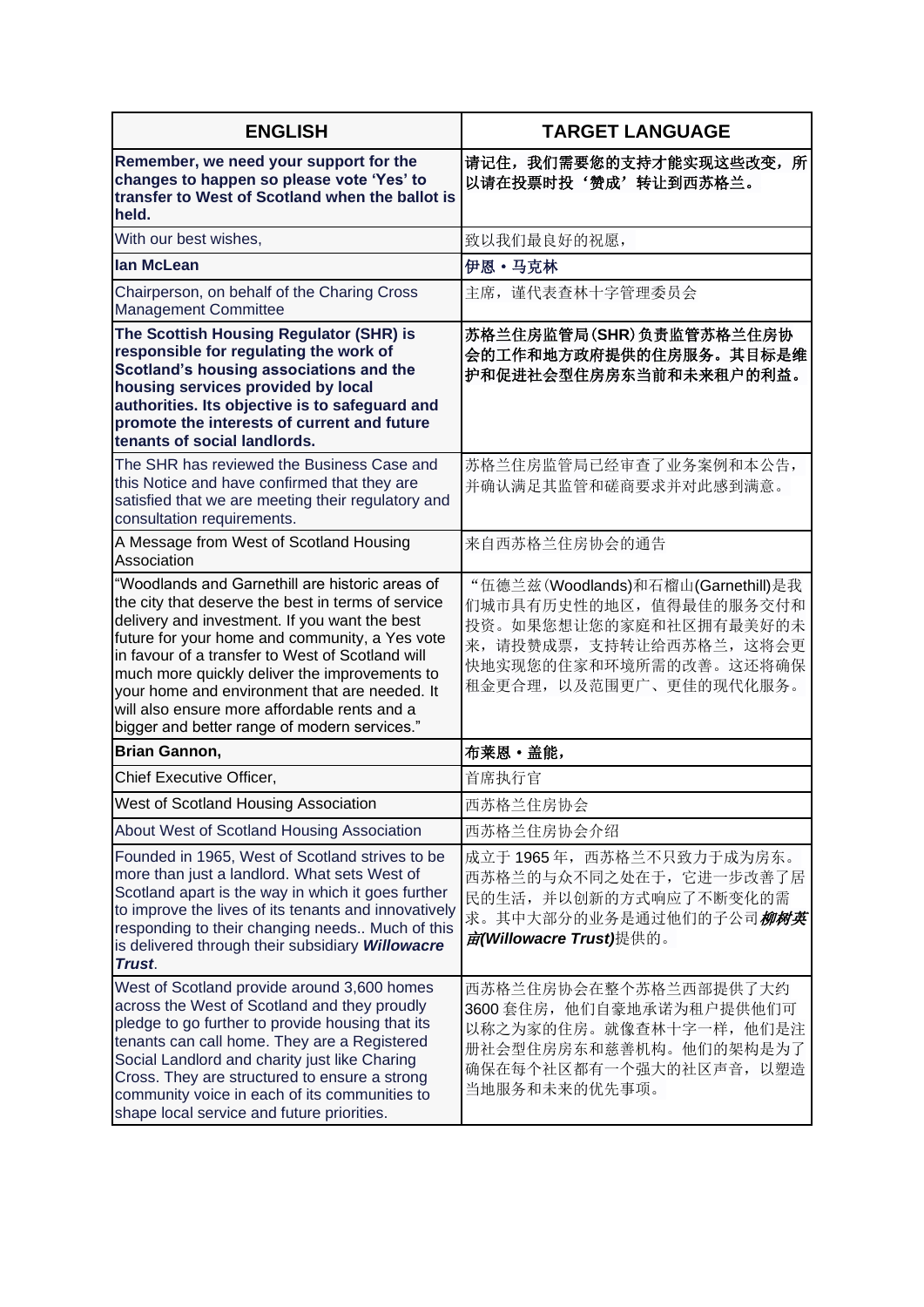| <b>ENGLISH</b>                                                                                                                                                                                                                                                                                                                | <b>TARGET LANGUAGE</b>                                                                             |
|-------------------------------------------------------------------------------------------------------------------------------------------------------------------------------------------------------------------------------------------------------------------------------------------------------------------------------|----------------------------------------------------------------------------------------------------|
| West of Scotland has a strong reputation for good<br>governance and recently received the highest<br>rating of Substantial Assurance on Governance<br>from their internal auditors.                                                                                                                                           | 西苏格兰因治理良好而享有盛誉, 最近获得了内部<br>审计人员对其治理实质保证的最高评级。                                                      |
| Following detailed assessment, West of Scotland<br>have submitted a 'Fully Compliant' Assurance<br>Statement to the Scottish Housing Regulator<br>(SHR) for the past two years.                                                                                                                                               | 经过详细的评估, 在过去的两年里, 西苏格兰已经<br>向苏格兰住房监管局(SHR)提交了一份'完全合<br>规'保证声明。                                     |
| They are a financially strong organisation, and<br>their finances support the delivery of another 700<br>new homes over the next five years. They are<br>committed to reducing costs and maximising<br>income to help keep rent increases as low as<br>possible whilst investing in their homes,<br>communities and services. | 他们是一个财力雄厚的机构, 他们的资金支持在未<br>来5年里再交付700套新住房。他们致力于降低<br>成本和收入最大化, 以帮助保持租金涨幅尽可能<br>低,同时投资于他们的住房、社区和服务。 |
| <b>Transfer Objective</b>                                                                                                                                                                                                                                                                                                     | 转让目标                                                                                               |
| West of Scotland Promise - a YES vote<br>means                                                                                                                                                                                                                                                                                | 西苏格兰住房协会的承诺-<br>投赞成票意味着·                                                                           |
| Charing Cross without transfer - a NO vote<br>means                                                                                                                                                                                                                                                                           | ·投反对票意味着·<br>查林十字住房协会不转让一                                                                          |
| <b>Improving Rent Affordability</b>                                                                                                                                                                                                                                                                                           | 提高租金负担能力                                                                                           |
| A rent freeze guarantee for all Charing Cross<br>tenants for 2023-24, followed by a maximum of<br>CPI inflation only increases thereafter.                                                                                                                                                                                    | 查林十字的所有租户在 2023年-2024年租金冻结<br>保证, 此后租金涨幅仅等同于消费者物价指数<br>(CPI)最高通胀值。                                 |
| A comprehensive review of all Charing Cross<br>service charges immediately after transfer with<br>changes to be in place for April 2023.                                                                                                                                                                                      | 在转让后立即对查林十字服务收费进行全面审查,<br>收费变化将于 2023年4月生效。                                                        |
| Freeze in Factor Management Fees for all owners 2023年-2024年冻结所有业主的物业管理费。<br>for 2023-24.                                                                                                                                                                                                                                      |                                                                                                    |
| Charing Cross rents would need to increase by<br>CPI plus 2% for the next 5 years and CPI<br>thereafter.                                                                                                                                                                                                                      | 查林十字的租金需要在未来5年里依据消费者物价<br>指数上涨再另加2%的升幅, 此后需要依据消费者<br>物价指数上涨。                                       |
| With current inflation rates, this level of increase<br>would create intense pressure on households in<br>terms of affordability.                                                                                                                                                                                             | 根据目前的通货膨胀率, 这种水平的上涨将在家庭<br>负担能力方面造成巨大压力。                                                           |
| Continued concerns and frustration at the current<br>service charge arrangements for some homes<br>and the lack of ability for Charing Cross to<br>address these concerns.                                                                                                                                                    | 对一些家庭目前的服务收费标准的持续担忧和失望<br>以及查林十字缺乏解决这些问题的能力。                                                       |
| Provide quality homes in an attractive<br>environment                                                                                                                                                                                                                                                                         | 在有吸引力的环境中提供高质量的住宅                                                                                  |
| Delivery of a major accelerated planned<br>investment programme of up to £9.5m by the end<br>of March 2027. This is close to 3 times more<br>than Charing Cross had planned.                                                                                                                                                  | 到 2027年3月底之前, 交付一项规模高达 950万<br>英镑的关键加速投资计划。这几乎是查林十字计划<br>投资的三倍。                                    |
| Planned and cyclical investment plan of just<br>£3.67m. Tenants will have to wait far longer for<br>much needed improvements.                                                                                                                                                                                                 | 计划和周期投资计划仅为367 万英镑。租户们需要<br>等待更长的时间才能得到急需的改善。                                                      |
| A £100,000 kick-start local budget to support<br>partnership projects to improve the wider<br>environment including streetscaping.                                                                                                                                                                                            | 启动10万英镑的地方启动预算, 以支持改善包括<br>街道景观在内的更广泛环境的合作项目。                                                      |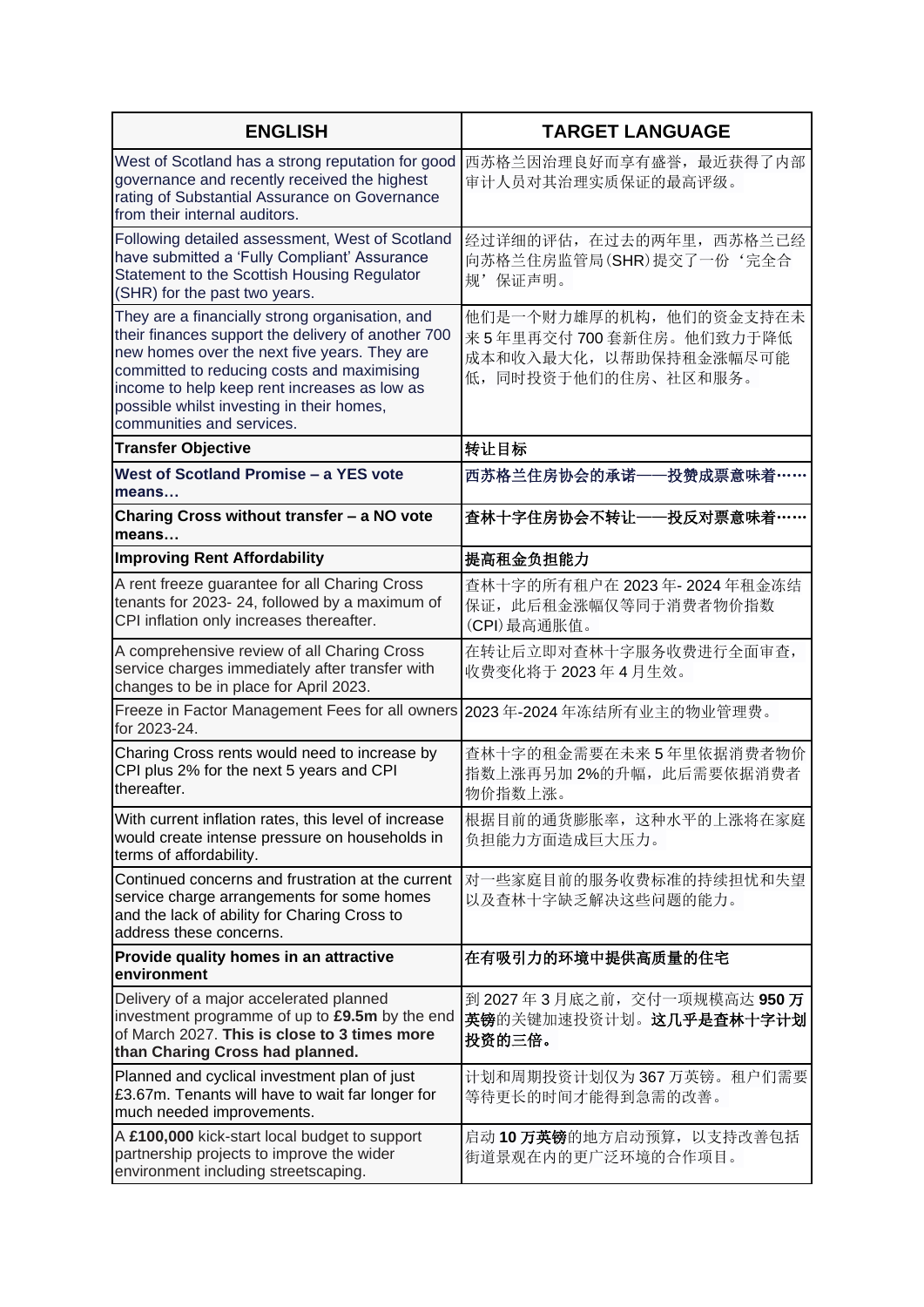| <b>ENGLISH</b>                                                                                                                                                                                                              | <b>TARGET LANGUAGE</b>                                                               |
|-----------------------------------------------------------------------------------------------------------------------------------------------------------------------------------------------------------------------------|--------------------------------------------------------------------------------------|
| No planned environmental improvement works in<br>the Charing Cross area.                                                                                                                                                    | 查林十字未规划进行环境改善的工程。                                                                    |
| Provision of a high quality, well managed,<br>modern repairs service.                                                                                                                                                       | 提供优质、管理完善、现代化的维修服务。                                                                  |
| Improvements required to our existing repairs<br>services and limited options available for tenants<br>to access the service.                                                                                               | 我们需要对现有的维修服务进行改进,<br>并为租户提<br>供有限的服务选择。                                              |
| Deliver excellent and culturally sensitive<br>services and greater opportunities                                                                                                                                            | 提供优秀的、具有文化敏感性的服务和更多的机会                                                               |
| Current Charing Cross office kept and developed<br>as a community Hub where West of Scotland and<br>other agencies can deliver local community<br>services to meet the needs of tenants and<br>residents.                   | 保留目前的查林十字办公室并开发成为一个社区中<br>心, 西苏格兰和其他代理机构可以提供当地社区服<br>务,以满足租户和居民的需求。                  |
| Development and delivery of services in a way<br>that recognises and embraces the needs of the<br>diverse communities.                                                                                                      | 在发展和提供服务时,应顾及不同社群的需要。                                                                |
| Charing Cross unable to expand service provision<br>given its lack of partnership working to date and<br>the financial pressures it faces.                                                                                  | 由于缺乏合作伙伴以及面临的财务压力, 查林十字<br>迄今为止无法扩大服务供应。                                             |
| Lack of expertise and scale to embrace and<br>respond to matters of diversity.                                                                                                                                              | 缺乏专业知识和规模, 无法接纳和应对多元化问<br>题。                                                         |
| Tenants will have access to range of wider<br>support services including Handy Person, Energy<br>and Money Advice and Digital support.                                                                                      | 租户将获得一系列更广泛的支持服务,包括家庭维<br>修、用能和财务建议和数字技术的支持。                                         |
| Limited ability to modernise the service or<br>introduce digital services to tenants and staff.                                                                                                                             | 将服务现代化或向租户和员工引入数字化服务的<br>能力有限。                                                       |
| Tenants can access services using a Customer<br>App which gives 24/7 access online services and<br>make requests. Factored Owners will have<br>access to the app to access and request relevant<br>services.                | 租户可以使用客户应用程序访问服务, 该应用程序<br>提供7天24小时的在线服务并提出服务请求。分<br>摊物业费的业主将可以使用该应用程序, 并请求相<br>关服务。 |
| Transfer Objective                                                                                                                                                                                                          | 转让目标                                                                                 |
| West of Scotland Promise - a YES vote<br>means                                                                                                                                                                              | 西苏格兰住房协会的承诺-<br>·投赞成票意味着・                                                            |
| Charing Cross without transfer - a NO vote<br>means                                                                                                                                                                         | 查林十字住房协会不转让——投反对票意味着…                                                                |
| <b>Strong Governance and Financial Strength</b>                                                                                                                                                                             | 强大的治理和财务实力                                                                           |
| A new post transfer 30-year business plan that<br>addresses the gaps in Charing Cross's current<br>plan and shows how all of the transfer promises<br>will be delivered.                                                    | 份在转让后30年业务的新商务计划,该计划要<br>解决查林十字目前的计划中存在的差距, 并展示所<br>有的转让承诺都将如何实现。                    |
| New borrowing would be required to deliver<br>investment and despite the already higher rent<br>increase assumption, Charing Cross would need<br>to look at further efficiencies.                                           | 为了进行投资, 将需要新的借贷, 尽管有租金上涨<br>更多的假设, 查林十字仍需要考虑进一步提高其效<br>率。                            |
| Establish a new residents association representing the<br>Woodlands and Garnethill communities and increased<br>opportunities for Charing Cross tenants to participate<br>in decision making and monitor transfer promises. | 建立一个代表伍德兰兹(Woodlands)和石榴山<br>(Garnethill) 社区的新居民协会, 增加查林十字租<br>户参与决策和监督转让承诺的机会。      |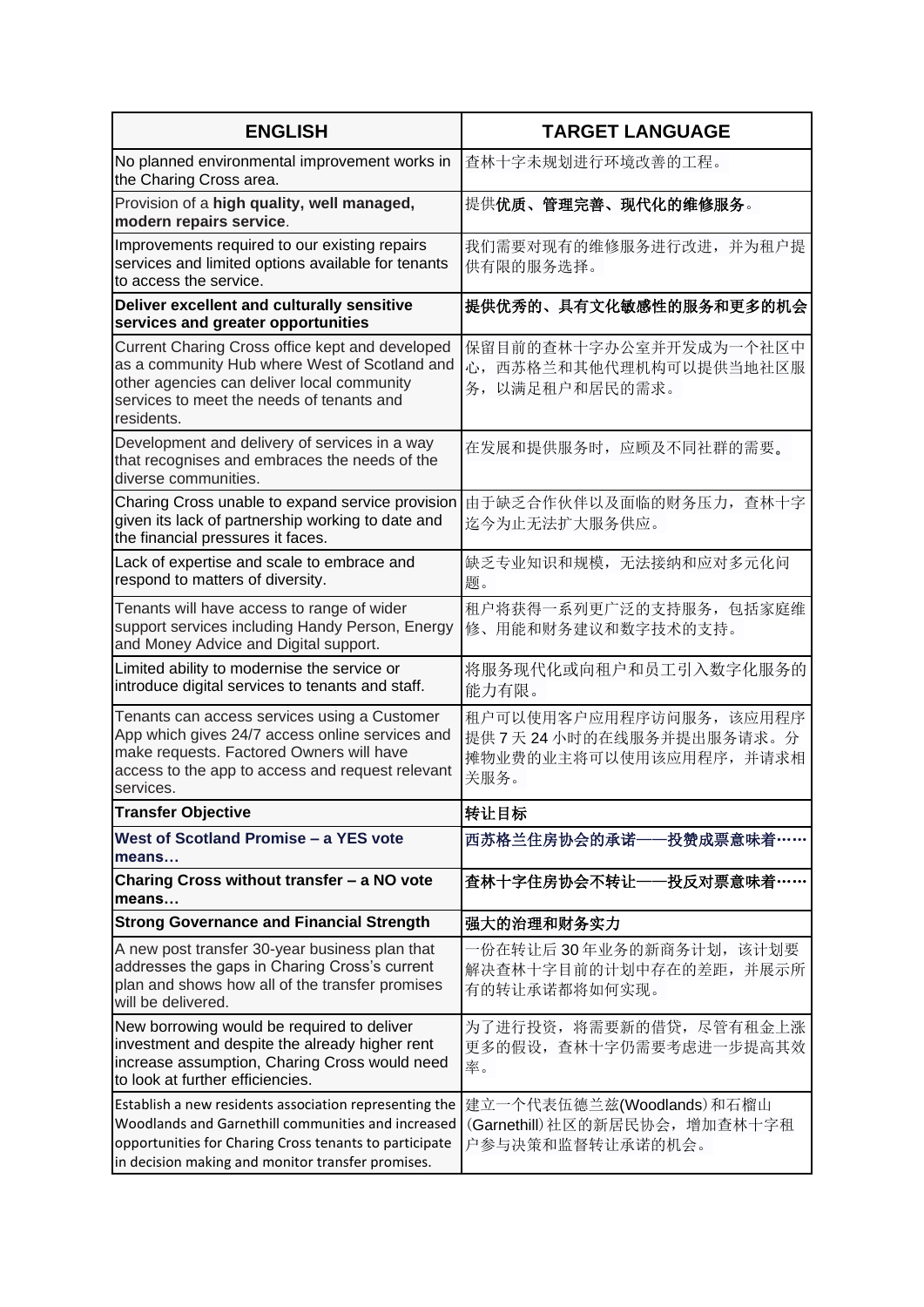| <b>ENGLISH</b>                                                                                                                                                                                                                                                                          | <b>TARGET LANGUAGE</b>                                                                                                  |
|-----------------------------------------------------------------------------------------------------------------------------------------------------------------------------------------------------------------------------------------------------------------------------------------|-------------------------------------------------------------------------------------------------------------------------|
| Continued frustration with the lack of ability for<br>Charing Cross tenants to address their concerns.                                                                                                                                                                                  | 因查林十字缺乏为租户解决问题的能力而带来的持<br>续困扰。                                                                                          |
| Strong and skilled Management Board at West of<br>Scotland with a mix of tenants and general members<br>that will ensure full compliance with regulatory<br>Standards, good governance, scrutiny, and robust<br>decision making.                                                        | 西苏格兰具有强大和熟练的管理委员会, 具有租户<br>和一般成员的混合, 将确保完全遵守监管标准、良<br>好的治理、审查和强有力的决策能力。                                                 |
| Difficulties in recruiting and retaining Management<br>Committee members with the right skills mix to<br>provide strong and effective governance.                                                                                                                                       | 在招募和保留管理委员会成员时遇到困难, 这些成<br>员具备适当的技能组合, 以提供强有力和有效的治<br>理。                                                                |
| An estimated £300,000 of savings per year through a<br>transfer to West of Scotland which will be used to<br>support lower rent increases and faster and more<br>investment in tenants' homes.                                                                                          | 据估计, 通过转让到西苏格兰每年会省下30万英<br>镑,可用于支持降低租金上涨,并用于更快和更多<br>的租户住宅投资。                                                           |
| Continued non-compliance with Regulatory Standards<br>and ongoing Scottish Housing Regulator Intervention.                                                                                                                                                                              | 继续不遵守监管标准和苏格兰住房监管局的持续干<br>预。                                                                                            |
| A clear focus on value for money to support efficiency<br>and delivering more for tenants.                                                                                                                                                                                              | 注重物有所值, 提高效率, 为租户提供更多的服<br>务。                                                                                           |
| Limited options to create efficiencies that can be<br>reinvested to benefit Charing Cross tenants.                                                                                                                                                                                      | 创造效率的选择受限, 这些资金本可再投资于查林<br>十字的租户。                                                                                       |
| <b>Developing our People</b>                                                                                                                                                                                                                                                            | 发展我们的团队                                                                                                                 |
| Provision of strong leadership as well as access<br>to a range of specialist support teams within                                                                                                                                                                                       | 提供强有力的领导团队以及一系列的西苏格兰专家<br>支持团队                                                                                          |
| West of Scotland Improved learning and<br>development opportunities provided for team<br>members, helping them to achieve their best.                                                                                                                                                   | 为团队成员提供更好的学习和发展机会,帮助他们<br>达到最佳状态。                                                                                       |
| Limited financial resources, skills or capacity to<br>invest in people that is required to meet the<br>changing needs and expectations of tenants and<br>other customers.                                                                                                               | 为满足租户和其他客户不断变化的需求和期望而对<br>人员进行投资的财务资源、技能或能力有限。                                                                          |
| Ongoing challenges in balancing operational<br>needs with learning and development activities.                                                                                                                                                                                          | 持续面临权衡运营需求与学习和开发活动的挑战。                                                                                                  |
| Transfer Promises - what they mean for you                                                                                                                                                                                                                                              | 转让承诺——这对您意味着什么                                                                                                          |
| Improving Rent Affordability                                                                                                                                                                                                                                                            | 提高租金负担能力                                                                                                                |
| West of Scotland is committed to improving rent<br>affordability for Charing Cross tenants whilst<br>ensuring that rental income is still strong enough<br>to deliver all of its transfer promises including the<br>major five year investment plans.                                   | 西苏格兰致力于提高查林十字租户的租金负担能<br>力, 同时确保租金收入仍然足够强劲, 以兑现其所<br>有转让承诺,包括主要的五年投资计划。                                                 |
| This will involve a rent freeze for all homes in<br>2023/24 then increases by a maximum of CPI<br>only thereafter (the Consumer Price Index<br>measures the average change in prices over time<br>that consumers pay for services. It is the most<br>widely used measure of inflation). | 这涉及到所有住家在 2023 年- 2024 年冻结租金,<br>此后租金涨幅仅等同于消费者物价指数最高通胀值<br>(消费者物价指数衡量的是消费者为服务支付的价<br>格随时间的平均变化。它是使用最为广泛的通货膨<br>胀的衡量标准)。 |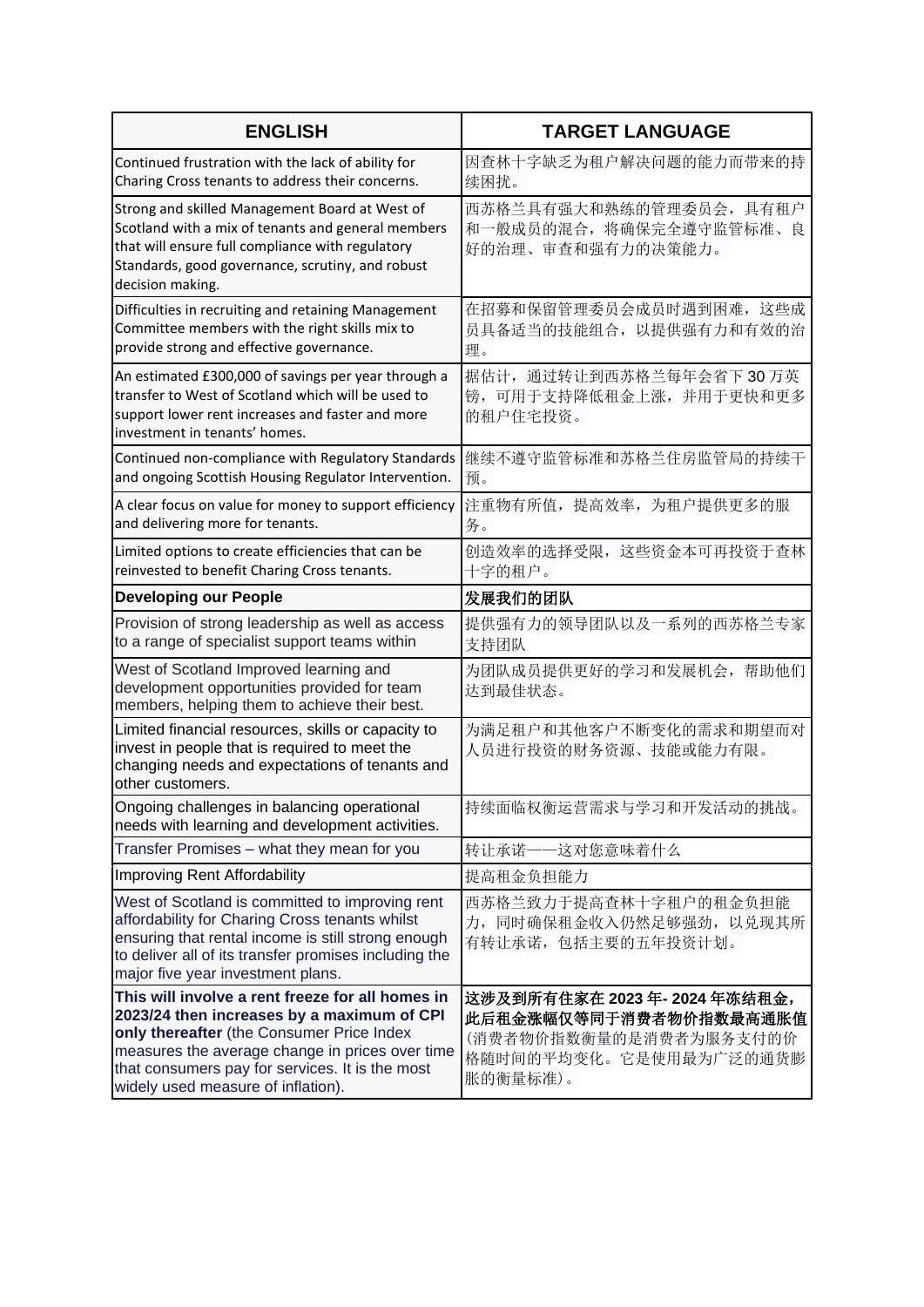| <b>ENGLISH</b>                                                                                                                                                                                                                                                                                                                                                                                                              | <b>TARGET LANGUAGE</b>                                                                                                        |
|-----------------------------------------------------------------------------------------------------------------------------------------------------------------------------------------------------------------------------------------------------------------------------------------------------------------------------------------------------------------------------------------------------------------------------|-------------------------------------------------------------------------------------------------------------------------------|
| West of Scotland will also improve affordability by<br>conducting a comprehensive review all Charing<br>Cross service charges immediately after transfer<br>with changes to be in place for April 2023. The<br>aim will be to ensure all service charges are legal,<br>applicable, clear, and transparent.                                                                                                                  | 为了提高负担能力, 在转让后西苏格兰将立即对查<br>林十字服务收费进行全面评估, 收费变化将于<br>2023年4月生效。其目的是确保所有服务收费是<br>合法、适用、清晰和透明的。                                  |
| West of Scotland provides a number of other<br>services which help to address poverty and<br>income inequality:                                                                                                                                                                                                                                                                                                             | 西苏格兰还提供其他一些服务,帮助解决贫困和收<br>入不平等问题:                                                                                             |
| Energy Advisor who will support Charing Cross<br>tenants with accessing affordable energy.                                                                                                                                                                                                                                                                                                                                  | 用能咨询员将支持查林十字租户获得可负担的电气<br>煤气能源。                                                                                               |
| Welfare Rights Team and Money/Energy Advice<br>will support Charing Cross tenants with benefit<br>claims, debt, fuel poverty and money worries.                                                                                                                                                                                                                                                                             | 福利权力小组和财务/用能建议小组将支持查林十<br>字租户的福利要求、债务、燃料贫困和财务担忧。                                                                              |
| Digital Participation Officer to support tenants that<br>lack the confidence or skills with digital<br>technology to get online and access devices.                                                                                                                                                                                                                                                                         | 数字化参与工作员, 为缺乏信心或缺乏数字化技术<br>技能的租户提供支持, 让他们上网和使用设备。                                                                             |
| 6                                                                                                                                                                                                                                                                                                                                                                                                                           | 第6页                                                                                                                           |
| Provide quality homes in an attractive<br>environment                                                                                                                                                                                                                                                                                                                                                                       | 在有吸引力的环境中提供高质量的住宅                                                                                                             |
| During the first 5 years from transfer, West of<br>Scotland will deliver a major accelerated planned<br>investment programme of up to £9.5 million on<br>your homes and a £100,000 kick-start local<br>budget to support partnership projects to improve<br>the wider environment including streetscaping.                                                                                                                  | 在转让后的最初五年里, 西苏格兰将实施一项重大<br>的加速投资计划,为您的住房提供高达 950 万英镑<br>的投资,并启动10万英镑的地方预算,以支持改<br>善包括街道景观在内的更广泛环境的合作项目。                       |
| West of Scotland has committed to provide<br>additional and accelerated investment over the<br>first five years in tenants' homes and the local<br>environment in Charing Cross. Their proposed<br>investment plans supported by its well-funded<br>business plan, will ensure improved housing<br>quality and living conditions for Charing Cross<br>tenants (in a reduced timeframe compared to<br>Charing Cross's plan). | 西苏格兰已承诺在最初五年为查林十字租户住宅和<br>当地环境提供额外以及加速的投资。他们提出的投<br>资计划得到了资金充足的商业计划的支持, 将确保<br>查林十字租户改善住房质量和生活条件(与查林十<br>字的计划相比, 将在更短的时间内交付)。 |
| Key investment includes:                                                                                                                                                                                                                                                                                                                                                                                                    | 主要投资包括:                                                                                                                       |
| 3 Completing the window renewal programme<br>across at a cost of £2.65million (393 homes).                                                                                                                                                                                                                                                                                                                                  | √完成窗户更新计划, 费用为 265 万英镑(393<br>户)。                                                                                             |
| 3 Bringing forward a major programme of kitchen<br>renewal at a cost of £1.77million (495 homes)<br>including an additional £1.05million into the first 3<br>years.                                                                                                                                                                                                                                                         | √提出了一个厨房更新的重大计划,造价为177万<br>英镑(495户), 其中最初3年新增投入105万英<br>镑。                                                                    |
| 3 Around £1 million of bathroom improvements<br>(393 homes).                                                                                                                                                                                                                                                                                                                                                                | √大约 100 万英镑的浴室改进(393 户)。                                                                                                      |
| 3 Investment of £1.08million in cyclical<br>maintenance                                                                                                                                                                                                                                                                                                                                                                     | √周期性维护投资 108 万英镑                                                                                                              |
| 3 Accelerating £600,000 of works on central<br>heating renewals/upgrades to support an overall<br>programme of £1.33million (473/278 homes).                                                                                                                                                                                                                                                                                | √加快投入 60 万英镑集中用于供暖更新/升级工<br>程, 以支持一套造价为133万英镑的整体方案<br>$(473/278$ 户 )。                                                         |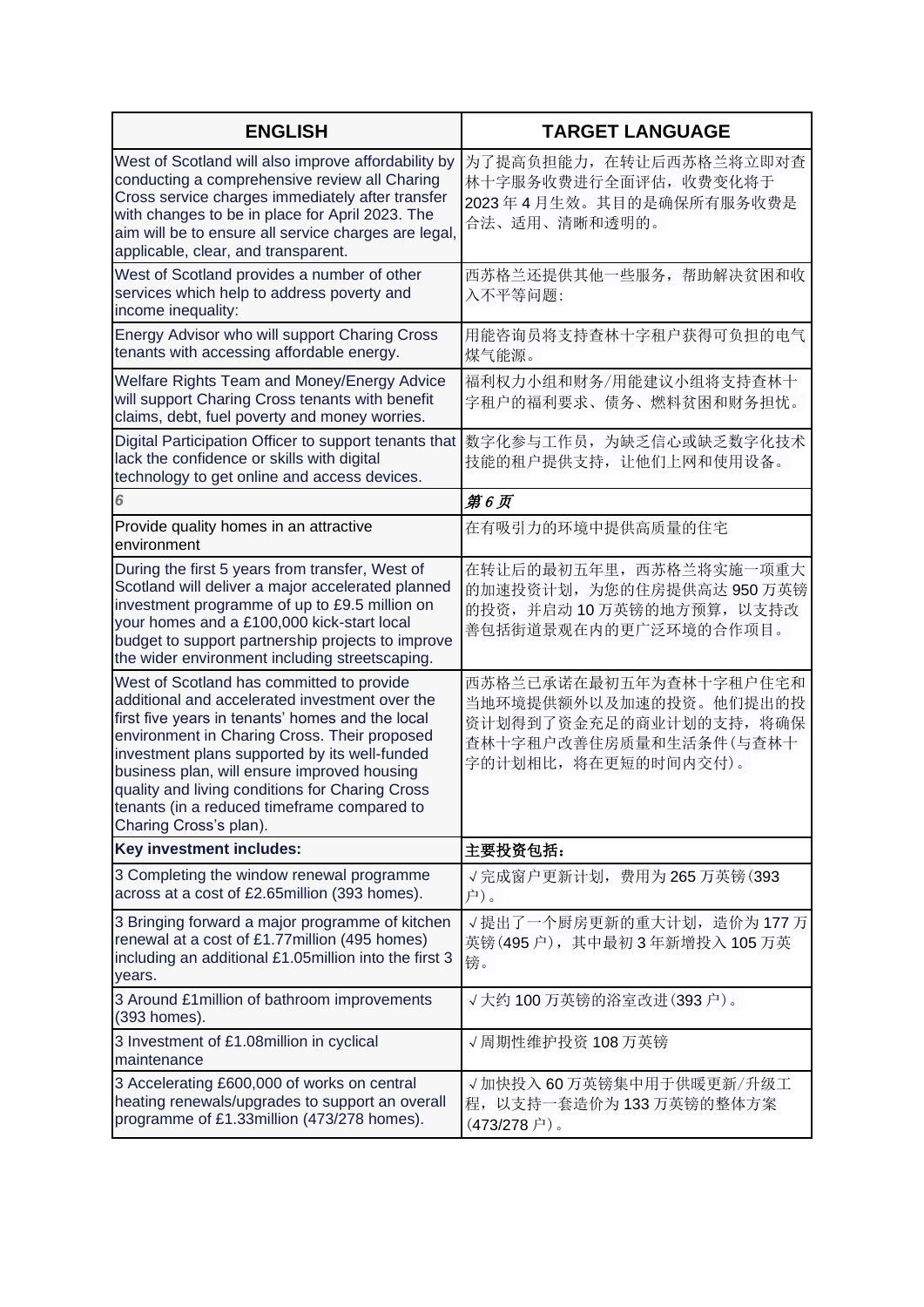| <b>ENGLISH</b>                                                                                                                                                                                                                                                                                                                                                                    | <b>TARGET LANGUAGE</b>                                                                                                 |
|-----------------------------------------------------------------------------------------------------------------------------------------------------------------------------------------------------------------------------------------------------------------------------------------------------------------------------------------------------------------------------------|------------------------------------------------------------------------------------------------------------------------|
| 3 The stock condition survey has identified<br>upwards of £400,000 for rewiring of homes and<br>this work will be undertaken by West of Scotland<br>as required.                                                                                                                                                                                                                  | √房屋状况鉴定已经确定需要投入40多万英镑,<br>为住户重新布线, 这项工作将根据需要由西苏格兰<br>讲行。                                                               |
| 3 Investment in closes and common areas to<br>include windows, doors, door entry systems and<br>painting of £165,000.                                                                                                                                                                                                                                                             | √对楼道和公共区域投资 16.5 万英镑, 包括窗、<br>门、门入口系统和油漆。                                                                              |
| Opposite is a summary of the main areas of<br>accelerated investment showing West of Scotland<br>proposals compared to Charing Cross current<br>investment plans.                                                                                                                                                                                                                 | 对面表格是对加速投资的主要领域的总结,展示西<br>苏格兰的提案与查林十字当前投资计划的比较。                                                                        |
| Summary Totals of Investment (2022-2027)                                                                                                                                                                                                                                                                                                                                          | 投资总额概述(2022年-2027年)                                                                                                    |
| <b>Charing Cross</b>                                                                                                                                                                                                                                                                                                                                                              | 査林十字                                                                                                                   |
| <b>West of Scotland</b>                                                                                                                                                                                                                                                                                                                                                           | 西苏格兰                                                                                                                   |
| <b>Kitchens</b>                                                                                                                                                                                                                                                                                                                                                                   | 厨房                                                                                                                     |
| £727k                                                                                                                                                                                                                                                                                                                                                                             | 72.7 万英镑                                                                                                               |
| £1,777m                                                                                                                                                                                                                                                                                                                                                                           | 177.7 万英镑                                                                                                              |
| <b>Boilers and radiators</b>                                                                                                                                                                                                                                                                                                                                                      | 热水器和暖气片                                                                                                                |
| £733k                                                                                                                                                                                                                                                                                                                                                                             | 73.3 万英镑                                                                                                               |
| £1.333m                                                                                                                                                                                                                                                                                                                                                                           | 133.3 万英镑                                                                                                              |
| <b>Bathrooms</b>                                                                                                                                                                                                                                                                                                                                                                  | 浴室                                                                                                                     |
| £797k                                                                                                                                                                                                                                                                                                                                                                             | 79.7 万英镑                                                                                                               |
| £997k                                                                                                                                                                                                                                                                                                                                                                             | 99.7 万英镑                                                                                                               |
| Windows                                                                                                                                                                                                                                                                                                                                                                           | 窗户                                                                                                                     |
| £2.455m                                                                                                                                                                                                                                                                                                                                                                           | 245.5 万英镑                                                                                                              |
| £2.655m                                                                                                                                                                                                                                                                                                                                                                           | 265.5 万英镑                                                                                                              |
| <b>TOTAL</b>                                                                                                                                                                                                                                                                                                                                                                      | 总额                                                                                                                     |
| £4.712m                                                                                                                                                                                                                                                                                                                                                                           | 471.2 万英镑                                                                                                              |
| £6.762m                                                                                                                                                                                                                                                                                                                                                                           | 676.2 万英镑                                                                                                              |
| West of Scotland will make an initial investment of<br>£100,000 in a kick-start fund to improve the local<br>external environment in the five years to 31<br>March 2027. This is new additional expenditure<br>as Charing Cross do not currently have plans to<br>invest in external environmental improvements.                                                                  | 西苏格兰将在 2027年3月31日之前的5年时间<br>里, 投资 10 万英镑启动基金改善当地外部环境。<br>这是新的额外支出, 因为查林十字目前没有投资于<br>外部环境改善的计划。                         |
| West of Scotland will work with the new<br><b>Woodlands and Garnethill Residents Association</b><br>to gather views on how to improve the<br>attractiveness and management of the local<br>environment (streetscape/active travel initiatives)<br>in partnership with Glasgow City Council and<br>local partners and funders.<br>West of Scotland will provide a high-quality and | 西苏格兰将与新的伍德兰兹和石榴山居民协会合<br>作, 就如何与格拉斯哥市政府和当地合作伙伴和资<br>助者一起提高当地环境的吸引力和管理(街道景观/<br>主动交通措施)来收集意见。<br>西苏格兰将为查林十字的租户和客户提供高质量和 |
| responsive repairs service to Charing<br>Cross tenants and customers.                                                                                                                                                                                                                                                                                                             | 快速回应的维修服务。                                                                                                             |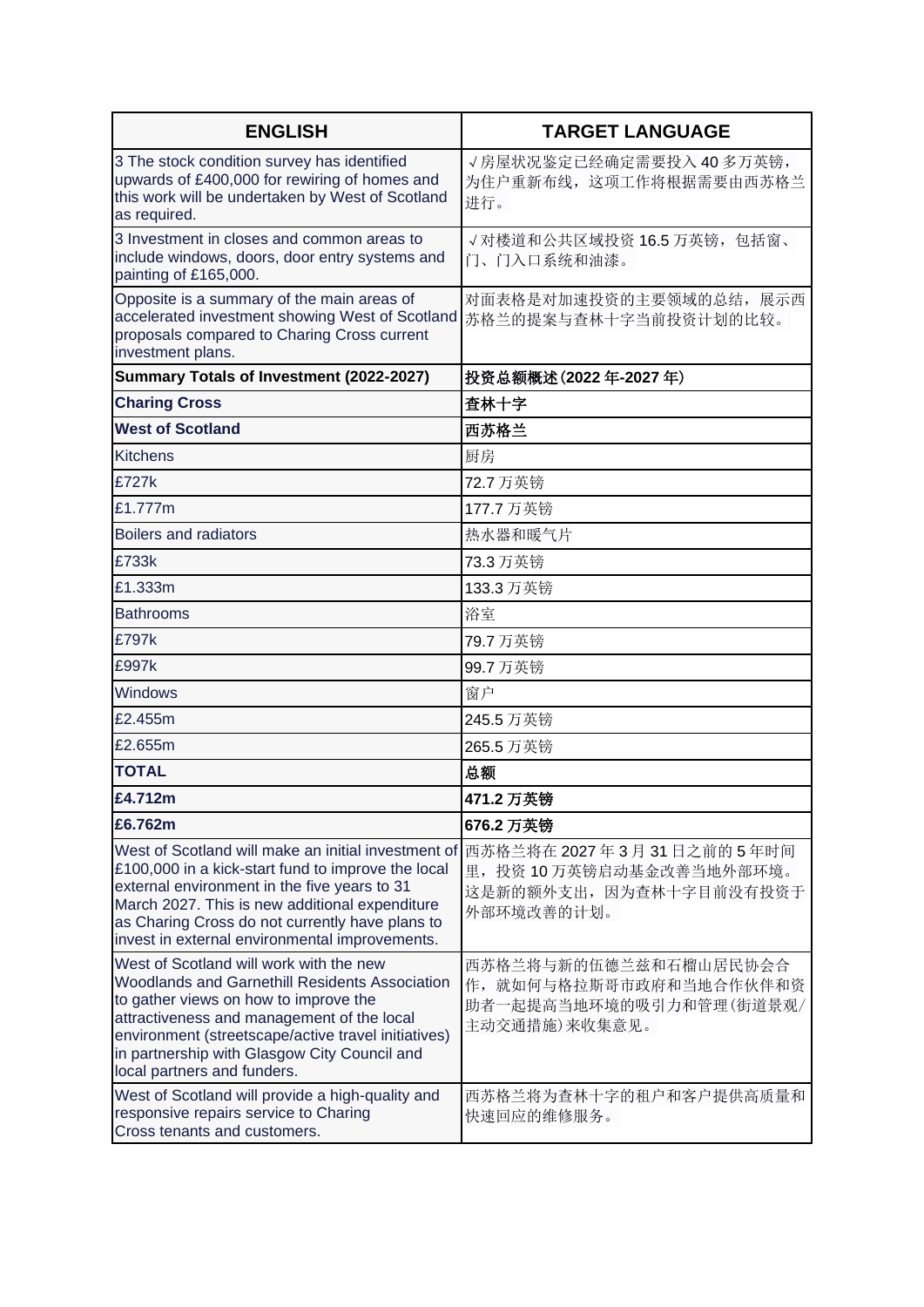| <b>ENGLISH</b>                                                                                                                                                                                                                                                                                                                                                                      | <b>TARGET LANGUAGE</b>                                                                                |
|-------------------------------------------------------------------------------------------------------------------------------------------------------------------------------------------------------------------------------------------------------------------------------------------------------------------------------------------------------------------------------------|-------------------------------------------------------------------------------------------------------|
| They will have access to West of Scotland's self-<br>service Customer App which they can access<br>24/7 to report repairs and view repairs history.                                                                                                                                                                                                                                 | 租户和客户可以使用西苏格兰的自助客服应用程<br>序,可以7天24小时使用该应用程序来报告维修<br>并查看维修历史。                                           |
| Target response times for repairs based on the<br>following key performance indicators:                                                                                                                                                                                                                                                                                             | 根据以下关键绩效指标确定维修的目标回应时间:                                                                                |
| 3 Emergency - 4 hours                                                                                                                                                                                                                                                                                                                                                               | √紧急情况 - 4个小时                                                                                          |
| 3 Non-Emergency - 6 days                                                                                                                                                                                                                                                                                                                                                            | √非紧急情况 - 6天                                                                                           |
| West of Scotland operate an appointment service<br>for all non-emergency repairs to ensure that the<br>repair is completed at the tenant's convenience<br>(including Thursday evening and Saturday<br>morning appointments).                                                                                                                                                        | 西苏格兰为所有非紧急维修提供预约服务, 以确保<br>维修在租户方便的时候完成(预约时间包括星期四<br>晚上和星期六上午)。                                       |
| 7                                                                                                                                                                                                                                                                                                                                                                                   | 第7页                                                                                                   |
| Deliver excellent and culturally sensitive services<br>and greater opportunities                                                                                                                                                                                                                                                                                                    | 提供优秀的、具有文化敏感性的服务和更多的机会                                                                                |
| West of Scotland will provide services that<br>recognises and embraces the needs of tenants<br>and customers. This will include the<br>implementation of modernised service delivery<br>arrangements for Charing Cross tenants and<br>factoring service customers that will put you at the<br>heart of everything they do and providing a range<br>of support services for tenants. | 西苏格兰将提供服务, 识别并满足租户和客户的需<br>求。这将包括为查林十字租户和物业服务客户实施<br>现代化的服务交付安排, 让您位于他们所做的一切<br>工作的核心,并为租户提供一系列的支持服务。 |
| West of Scotland is committed to implementing a<br>new customer focused approach to providing<br>services. For the tenants and factoring service<br>customers in Charing Cross this will involve<br>greater choice and flexibility in how you access<br>services, including:                                                                                                        | 西苏格兰致力于实施一种以客户为中心的新方式来<br>提供服务。对于查林十字的租户和物业服务客户来<br>说, 这将使您在获取服务方面有更大的选择和灵活<br>性,包括:                  |
| A specialist Customer Service Team to manage<br>all enquiries made by telephone, email or social<br>media.                                                                                                                                                                                                                                                                          | 一个专业的客户服务团队,处理所有通过电话、<br>电<br>子邮件或社交媒体提出的询问。                                                          |
| Access to West of Scotland's Customer App<br>which offers 24/7 access to key tenancy<br>information and the ability to request a number of<br>services requests.                                                                                                                                                                                                                    | 可以使用西苏格兰的客户应用程序,该应用程序7<br>天 24 小时提供关键租赁信息并可以提出一系列服<br>务请求。                                            |
| West of Scotland will keep the current Charing<br>Cross office as a community Hub where West of<br>Scotland and other agencies can deliver local<br>community services to meet the needs of tenants<br>and residents.                                                                                                                                                               | 西苏格兰将保留目前的查林十字办公室作为社区中<br>心, 在那里, 西苏格兰和其他机构可以提供当地社<br>区服务, 以满足租户和居民的需求。                               |
| Tenants of Charing Cross will have access to<br>West of Scotland's community support and<br>tenancy support services at no additional cost,<br>including the following:                                                                                                                                                                                                             | 查林十字的租户将免费获得西苏格兰的社区支持和<br>租赁支持服务,包括以下服务:                                                              |
| <b>Older Persons Service including Retirement</b><br><b>Assistants</b>                                                                                                                                                                                                                                                                                                              | 长者服务, 包括退休助理                                                                                          |
| Handy Persons service to assist with small<br>repairs and jobs around the home                                                                                                                                                                                                                                                                                                      | 家庭维修服务, 以协助小型修理和家周围的小维修                                                                               |
| <b>Energy and Money Advice</b>                                                                                                                                                                                                                                                                                                                                                      | 用能和财务建议                                                                                               |
| Starter packs for new tenants                                                                                                                                                                                                                                                                                                                                                       | 新租户的入住信息包                                                                                             |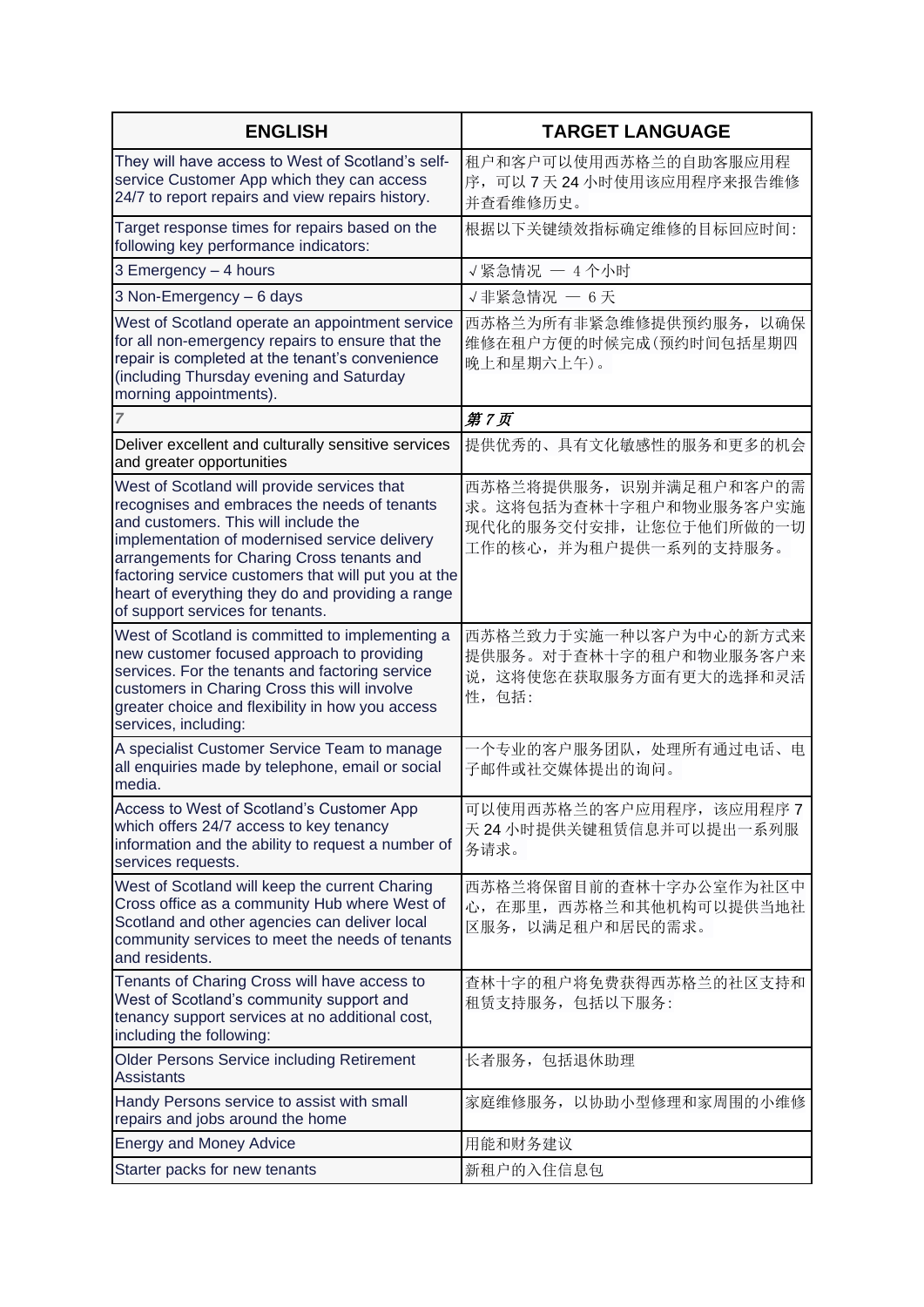| <b>ENGLISH</b>                                                                                                                                                                                                                                                                                                                                                                                                                                                                                                                                                                                                                                                              | <b>TARGET LANGUAGE</b>                                                                                                                                                                      |
|-----------------------------------------------------------------------------------------------------------------------------------------------------------------------------------------------------------------------------------------------------------------------------------------------------------------------------------------------------------------------------------------------------------------------------------------------------------------------------------------------------------------------------------------------------------------------------------------------------------------------------------------------------------------------------|---------------------------------------------------------------------------------------------------------------------------------------------------------------------------------------------|
| Furniture upcycling service                                                                                                                                                                                                                                                                                                                                                                                                                                                                                                                                                                                                                                                 | 家具升级改造服务                                                                                                                                                                                    |
| A digital device lending library and digital support                                                                                                                                                                                                                                                                                                                                                                                                                                                                                                                                                                                                                        | 数字化设备借阅和数字设备支持                                                                                                                                                                              |
| 8                                                                                                                                                                                                                                                                                                                                                                                                                                                                                                                                                                                                                                                                           | 第8页                                                                                                                                                                                         |
| Strong Governance and Financial Strength                                                                                                                                                                                                                                                                                                                                                                                                                                                                                                                                                                                                                                    | 强大的治理和财务实力                                                                                                                                                                                  |
| West of Scotland's transfer promise will ensure<br>that the combined organisation will be a well-<br>managed and governed and financially strong<br>housing association that delivers best value for<br>tenants.                                                                                                                                                                                                                                                                                                                                                                                                                                                            | 西苏格兰的转让承诺将确保合并后的机构将是一个<br>具有良好管理、治理和财务强大的住房协会, 为租<br>户提供最佳价值。                                                                                                                               |
| Charing Cross is currently governed by its own<br>Management Committee. If the transfer goes<br>ahead West of Scotland will become responsible<br>for the homes and services. West of Scotland has<br>a strong and skilled Management Board with a<br>mix of tenants and general members that will<br>ensure full compliance with regulatory Standards,<br>good governance, scrutiny, and robust decision<br>making. They have comprehensive and effective<br>governance arrangements in place which meet all<br>legal and regulatory requirements, including the<br>standards set out in the Scottish Housing<br>Regulator's Regulatory Framework.                         | 查林十字目前由自己的管理委员会管理。如果进行<br>转让, 西苏格兰将负责住房和服务。西苏格兰有一<br>个强大并具管理技巧的管理委员会, 由租户和普通<br>成员组成, 将确保完全符合监管标准、良好的治<br>理、审查和强有力的决策。管理委员会具有全面和<br>有效的治理安排,满足所有法律和监管要求,包括<br>苏格兰住房监管框架规定的标准。               |
| West of Scotland is committed to working closely<br>with local residents and will establish a new<br>residents association representing the Woodlands<br>and Garnethill communities and increased<br>opportunities for Charing Cross tenants to<br>participate in decision making. Charing Cross<br>tenants will also have the opportunity to join West<br>of Scotland's Tenant Advisory Group.                                                                                                                                                                                                                                                                             | 西苏格兰致力于与当地居民密切合作, 并将建立一<br>个新的居民协会来代表伍德兰兹和石榴山社区,并<br>增加查林十字租户参与决策的机会。查林十字租户<br>也将有机会加入西苏格兰的租户咨询小组。                                                                                          |
| West of Scotland is a financially strong and<br>resilient organisation. Sound ongoing financial<br>management complements this financial strength<br>and underpins the delivery of their business plan<br>objectives. Through the transfer of engagements,<br>West of Scotland's system of governance and<br>financial strength will apply to the combined<br>organisation, providing sound and compliant<br>future governance and long term financial<br>viability. Opportunities to reduce the combined<br>costs of the two Associations will support better<br>value for money and enable resources to be<br>directed more to the issues that matter most to<br>tenants. | 西苏格兰是一个财力雄厚、富有韧性的组织。良好<br>的持续财务管理补充了这种财务实力,并支持其业<br>务计划目标的交付。通过业务转让, 西苏格兰的治<br>理体系和财务实力将适用于合并后的组织, 提供健<br>全和合规的未来治理和长期财务可行性。有机会减<br>少这两家住房协会合并的成本, 将有助于提高性价<br>比,并使资源能够更多地用于对租户最重要的问题<br>上。 |
| Developing our People                                                                                                                                                                                                                                                                                                                                                                                                                                                                                                                                                                                                                                                       | 发展我们的团队                                                                                                                                                                                     |
| West of Scotland transfer promise involves<br>ensuring the local team is well managed and<br>supported to achieve their best for you and the<br>local community. The transfer to West of Scotland<br>will provide a highly experienced and skilled<br>management team to lead the local Charing<br>Cross team to deliver excellent services and<br>ensure long term success.                                                                                                                                                                                                                                                                                                | 西苏格兰的转让承诺包括确保当地团队得到良好的<br>管理和支持,为您和当地社区实现他们的最佳工作<br>业绩。转让到西苏格兰将提供一支经验丰富、技术<br>娴熟的管理团队, 带领查林十字本地团队提供卓越<br>的服务,确保长期的成功。                                                                       |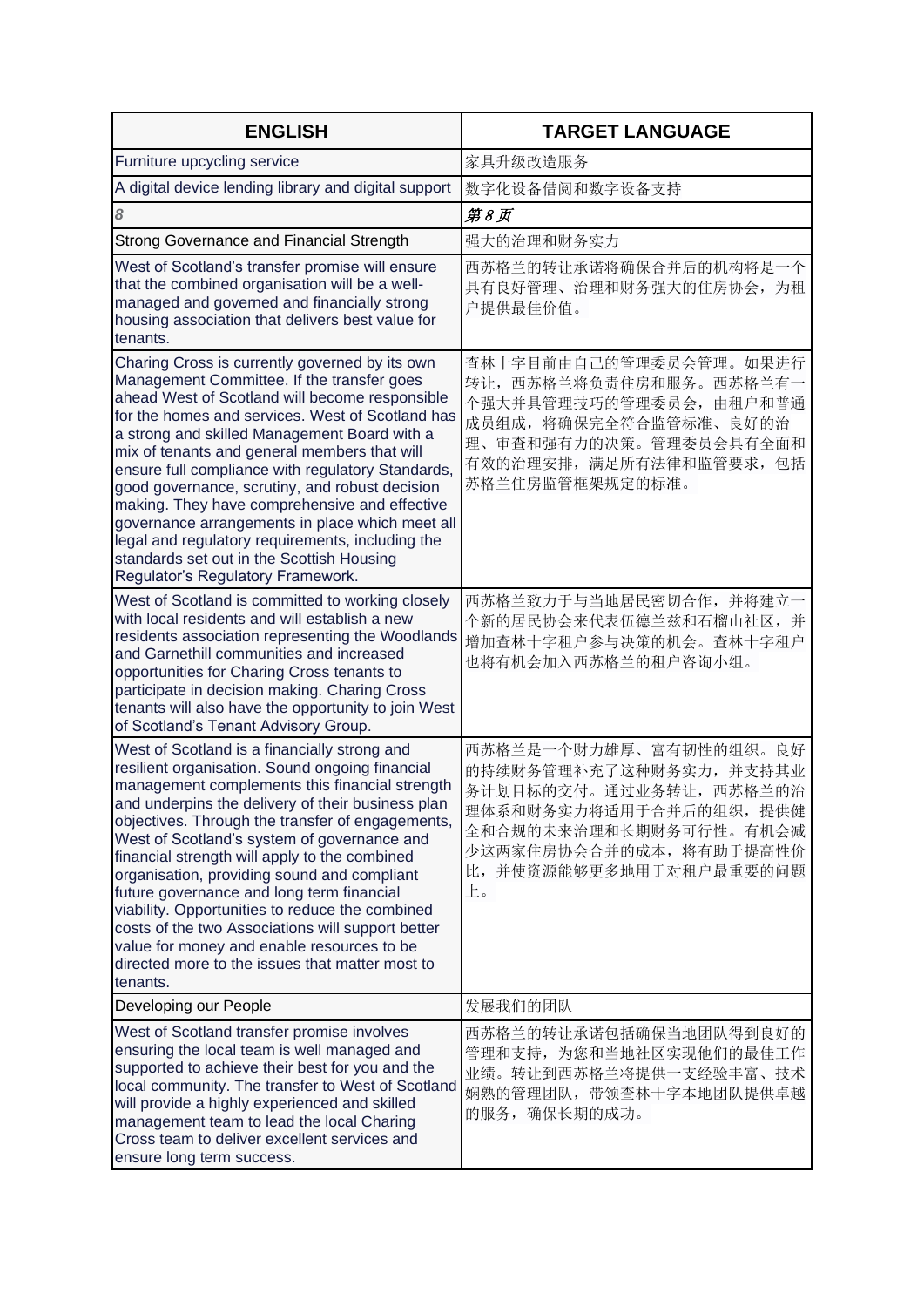| <b>ENGLISH</b>                                                                                                                                                                                                                                                                                                                                                                                                                                                                                                  | <b>TARGET LANGUAGE</b>                                                                                                                                                            |
|-----------------------------------------------------------------------------------------------------------------------------------------------------------------------------------------------------------------------------------------------------------------------------------------------------------------------------------------------------------------------------------------------------------------------------------------------------------------------------------------------------------------|-----------------------------------------------------------------------------------------------------------------------------------------------------------------------------------|
| Opportunities for the small Charing Cross staff<br>team will also improve through the transfer,<br>including wide ranging learning activities that<br>focus on helping them to achieve their best. A<br>wide range of inhouse specialist business support<br>services will be available to Charing Cross Team<br>members to support local service delivery. The<br>provision of modern ICT equipment for the local<br>staff team would also provide them with the<br>flexibility to work more in the community. | 通过转让, 也有机会改善查林十字的工作小组, 包<br>括广泛的学习活动, 重点是帮助他们实现最佳绩<br>效。查林十字团队成员有机会取得广泛的内部专业<br>业务支持服务, 以支持本地服务的交付。为本地工<br>作人员提供现代化的资讯及通讯科技设备, 也可使<br>他们更灵活地工作。                                   |
| West of Scotland have in place new values and a<br>values framework which is being implemented<br>across West of Scotland's activities. This values<br>framework forms the basis of their new Customer<br>Care Charter which will help ensure all customers<br>receive a high-quality service and includes the<br>timescales customers should expect when<br>contacting West of Scotland or requesting a<br>service.                                                                                            | 西苏格兰已经建立了新的价值观和价值观框架,并<br>在整个西苏格兰的活动中实施。这一价值观框架构<br>成了其客户关怀新宪章的基础, 该宪章将有助于确<br>保所有客户获得高质量的服务, 并包括客户在联系<br>西苏格兰或请求服务时预期的时间长度。                                                      |
| You can view the Charter at<br>www.westscot.co.uk.                                                                                                                                                                                                                                                                                                                                                                                                                                                              | 您可以在此网页 www.westscot.co.uk 浏览宪章。                                                                                                                                                  |
| http://www.westscot.co.uk/                                                                                                                                                                                                                                                                                                                                                                                                                                                                                      | http://www.westscot.co.uk/                                                                                                                                                        |
| $\boldsymbol{9}$                                                                                                                                                                                                                                                                                                                                                                                                                                                                                                | 第9页                                                                                                                                                                               |
| <b>What Happens Next?</b>                                                                                                                                                                                                                                                                                                                                                                                                                                                                                       | 接下来会发生什么?                                                                                                                                                                         |
| The publication of this Stage 1 Consultation<br>Notice marks the start of formal tenant<br>consultation process. There are three main<br>stages involved in the consultation:                                                                                                                                                                                                                                                                                                                                   | 本第1阶段磋商公告的公布标志着正式的租户磋商<br>程序开始。磋商分为三个主要阶段:                                                                                                                                        |
| <b>STAGE 1</b>                                                                                                                                                                                                                                                                                                                                                                                                                                                                                                  | 第1阶段                                                                                                                                                                              |
| Over the next month we are inviting you to share<br>your views on the transfer plans and West of<br>Scotland's offer. You have a right to make<br>representations and provide any feedback on the<br>plans during this period. It's important that you let<br>us know your thoughts on the proposals by<br>Monday 4 <sup>th</sup> April 2022.                                                                                                                                                                   | 在接下来的一个月里, 我们将邀请您分享对转让计<br>划和西苏格兰的提案的看法。您有权就该计划作出<br>正式投诉并提供任何反馈。重要的是请在2022年<br>4月4日(星期一)之前让我们知道您对该提案的想<br>法。                                                                     |
| We plan to contact every tenant directly to find<br>out their views on the transfer offer and staff from<br>Charing Cross and West of Scotland will be<br>visiting tenants in the coming weeks. If you are<br>not home when we visit, we will give you a call. If<br>you do not want a visit from us at this time, please<br>let us know by phoning 0141 333 0404 or<br>emailing transfer@cxha.org.uk                                                                                                           | 我们计划直接联系每一个租户, 了解他们对转让提<br>案的看法, 查林十字和西苏格兰的工作人员将在未<br>来几周拜访租户。如果我们拜访时您不在家, 我们<br>会给您打电话。如果您目前不想我们来拜访, 请打<br>电话告诉我们 0141 333 0404 或者发电子邮件<br>$\mathfrak{\Xi}$ transfer@cxha.org.uk |
| transfer@cxha.org.uk                                                                                                                                                                                                                                                                                                                                                                                                                                                                                            | transfer@cxha.org.uk                                                                                                                                                              |
| The safety of you, your family and our staff is our<br>priority and any face- to-face contact with tenants<br>will be in line with Scottish Government COVID<br>guidance.                                                                                                                                                                                                                                                                                                                                       | 保证您、您的家人和我们工作人员的安全是我们的<br>首要任务, 任何与租户面对面的接触都将按照苏格<br>兰政府的新冠肺炎疫情指导方针进行。                                                                                                            |
| <b>STAGE 2</b>                                                                                                                                                                                                                                                                                                                                                                                                                                                                                                  | 第2阶段                                                                                                                                                                              |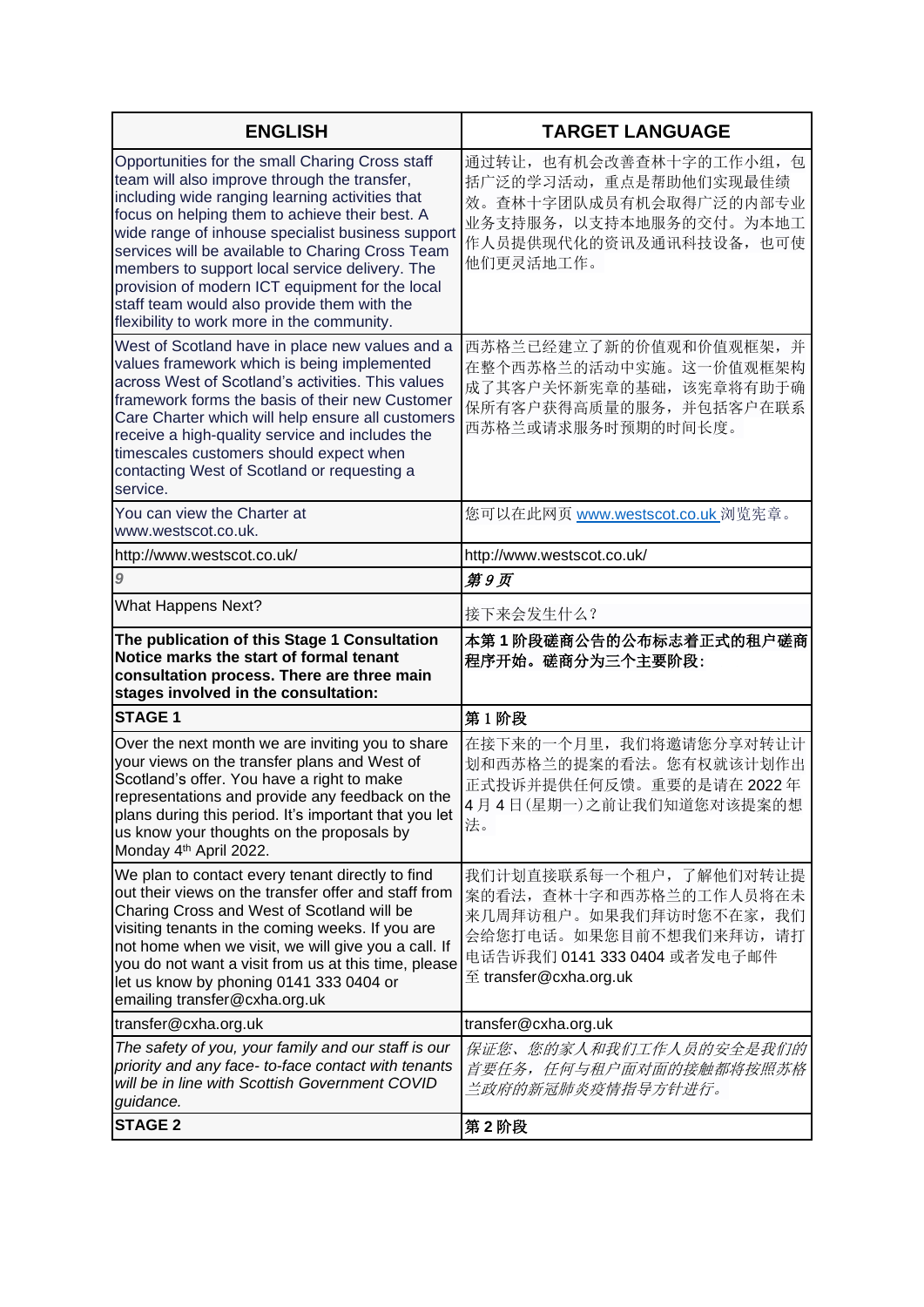| <b>ENGLISH</b>                                                                                                                                                                                                                                                                                                                                                                                                                                                                    | <b>TARGET LANGUAGE</b>                                                                                                                                                                                       |
|-----------------------------------------------------------------------------------------------------------------------------------------------------------------------------------------------------------------------------------------------------------------------------------------------------------------------------------------------------------------------------------------------------------------------------------------------------------------------------------|--------------------------------------------------------------------------------------------------------------------------------------------------------------------------------------------------------------|
| Once we hear and consider your views on the<br>proposal, we will decide and notify you of any<br>significant changes to the proposals as a result of<br>your feedback.                                                                                                                                                                                                                                                                                                            | 一旦我们听取和考虑您对建议的意见,我们会根据<br>您的反馈决定并通知您任何对建议的重大更改。                                                                                                                                                              |
| <b>TENANT BALLOT</b>                                                                                                                                                                                                                                                                                                                                                                                                                                                              | 租户投票                                                                                                                                                                                                         |
| If your feedback from Stage 1 is positive, all<br>tenants will be invited to vote in an independent<br>ballot that will run for at least 28 days. We hope to<br>start the Ballot in May 2022. As we get closer to<br>the ballot phase, you will receive a pre ballot alert<br>and then your ballot paper in the post and<br>information on the different ways you can vote.                                                                                                       | 如果各位的第1阶段反馈是积极的,所有租户将被<br>邀请参加一次独立的投票, 投票阶段至少为28<br>天。我们希望在2022年5月开始投票。当我们接<br>近投票阶段时, 您会收到一份投票前通知, 然后您<br>的选票和有关多种投票方式的信息会通过邮递寄给<br>您。                                                                      |
| Your views are very important so please read<br>this leaflet carefully and on the back page you<br>can find out how you can get involved. Please<br>get in touch with us by Monday 4th April to<br>give us your feedback.                                                                                                                                                                                                                                                         | 您的意见很重要,所以请仔细阅读这份信息册,在<br>背面您可以找到您能参与进来的方法。请于4月4<br>日(星期一)前与我们联系,并给予反馈。                                                                                                                                      |
| When the ballot opens, we would encourage you<br>to vote 'Yes' to the transfer to West of<br>Scotland. The transfer will only happen if a<br>majority of tenants vote for it. This is your choice,<br>and your vote really does count.                                                                                                                                                                                                                                            | 当投票开始时, 我们鼓励您投票赞成转让到西苏格<br>兰。只有大多数租户投票支持, 转让才会实现。这<br>是您的选择,您的投票真的很重要。                                                                                                                                       |
| 10                                                                                                                                                                                                                                                                                                                                                                                                                                                                                | 第10页                                                                                                                                                                                                         |
| 'HaveYour Say' Tenant Consultation Events                                                                                                                                                                                                                                                                                                                                                                                                                                         | "发表您的意见"租户咨询活动                                                                                                                                                                                               |
| <b>Consultation Events</b>                                                                                                                                                                                                                                                                                                                                                                                                                                                        | 咨询活动                                                                                                                                                                                                         |
| We have planned consultation events so that you<br>can come together with other tenants and hear<br>more about the proposed transfer and transfer<br>promises, ask questions and have your say.                                                                                                                                                                                                                                                                                   | 我们已经计划了咨询活动, 这样您可以和其他租户<br>一起听取更多关于拟议的转让和转让承诺, 提出问<br>题,并发表您的意见。                                                                                                                                             |
| We would love to see you at one of the events<br>below and hear your views. At the Roadshows<br>you will hear from Brian Gannon (CEO, West of<br>Scotland), Mags Lightbody (Partnership Advisor)<br>and Ilene Campbell from TIS on the proposals. At<br>the drop-in sessions staff from Charing Cross and<br>West of Scotland will be available for any tenant<br>who would like to drop in for a more informal chat<br>on the proposed transfer and the benefits for<br>tenants. | 在巡回宣传活动中, 您将听到来自布莱恩 · 盖能<br>(Brian Gannon, 西苏格兰住房协会首席执行官)、<br>麦格丝·莱特博迪(Mags Lightbody, 合作伙伴顾问)<br>和租户信息服务局(TIS)的伊莲·坎贝尔(llene<br>Campbell)对提案的意见。在免预约咨询时, 有关<br>拟议的转让和对租户的惠益, 查林十字和西苏格兰<br>的工作人员可以和租户进行非正式交谈。 |
| If you cannot attend the below or would prefer an<br>online meeting please let us know and we will get<br>in touch with you.                                                                                                                                                                                                                                                                                                                                                      | 如果您不能参加下面的会议或希望参加在线会议,<br>请告诉我们,我们将与您联系。                                                                                                                                                                     |
| <b>Roadshow</b> – Presentation and Q&A Session                                                                                                                                                                                                                                                                                                                                                                                                                                    | 巡回宣传——介绍及问答环节                                                                                                                                                                                                |
| <b>Drop-in session</b> – informal chance for tenants to<br>drop in and ask any questions with staff.                                                                                                                                                                                                                                                                                                                                                                              | 免预约咨询——租户向工作人员提出任何问题的非<br>正式咨询机会。                                                                                                                                                                            |
| If you need any help or assistance to attend<br>the consultation event including an interpreter<br>- just let us know.                                                                                                                                                                                                                                                                                                                                                            | 如果来参加咨询您需要任何帮助或协助,包括需要<br>口译员,请告诉我们。                                                                                                                                                                         |
| To book a place at one of our Roadshows<br>please call 0141 333 0404 or<br>email transfer@cxha.org.uk                                                                                                                                                                                                                                                                                                                                                                             | 如要预定参加我们的巡回宣传活动,请给我们打电<br>话 0141 333 0404 或发电子邮件<br>transfer@cxha.org.uk                                                                                                                                     |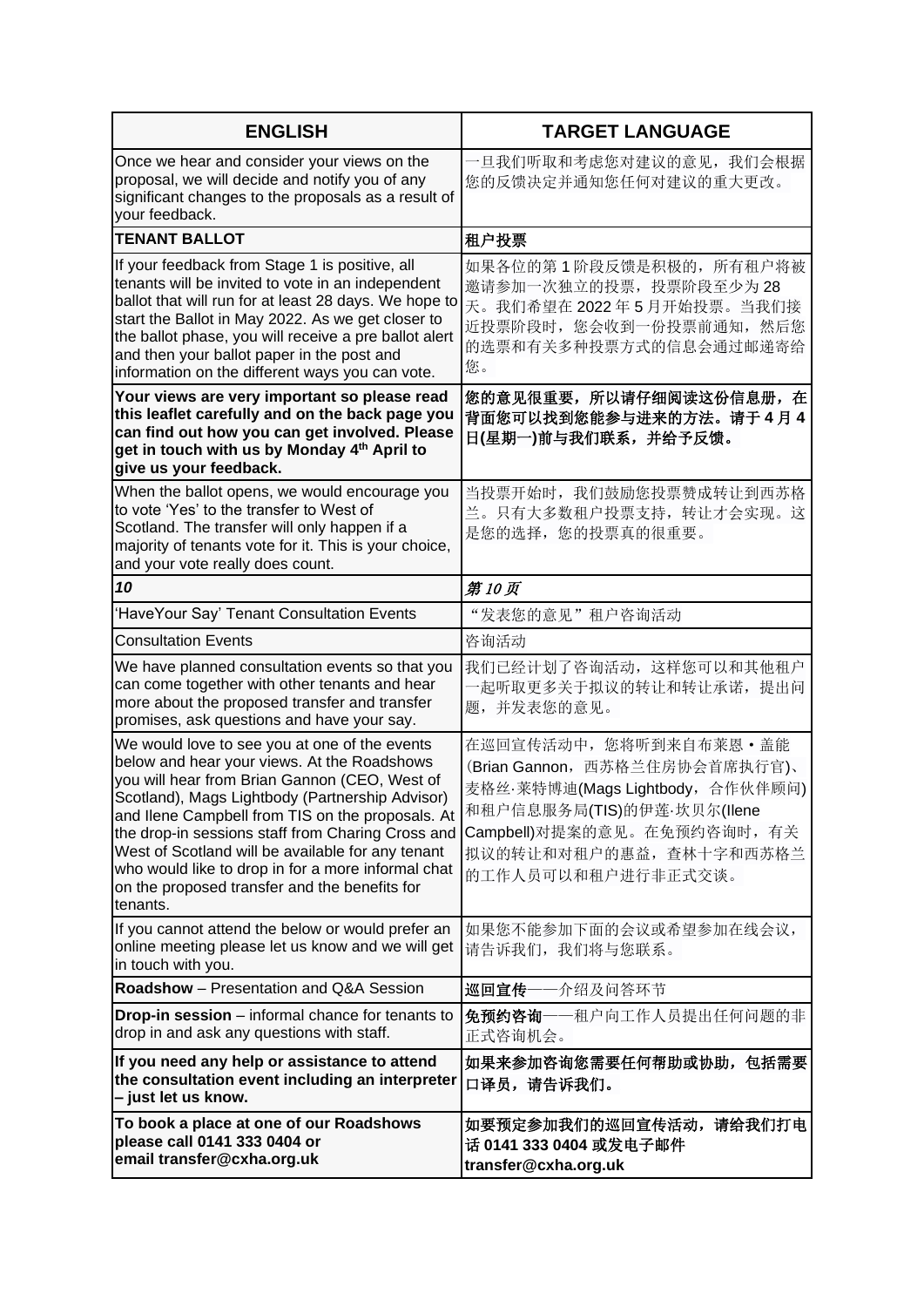| <b>ENGLISH</b>                                                                                                                                                                                                                                | <b>TARGET LANGUAGE</b>                                                                 |
|-----------------------------------------------------------------------------------------------------------------------------------------------------------------------------------------------------------------------------------------------|----------------------------------------------------------------------------------------|
| transfer@cxha.org.uk                                                                                                                                                                                                                          | transfer@cxha.org.uk                                                                   |
| <b>Date</b>                                                                                                                                                                                                                                   | 日期                                                                                     |
| <b>Format</b>                                                                                                                                                                                                                                 | 活动形式                                                                                   |
| <b>Time</b>                                                                                                                                                                                                                                   | 时间                                                                                     |
| Location                                                                                                                                                                                                                                      | 地点                                                                                     |
| Tuesday 22nd March 2022                                                                                                                                                                                                                       | 2022年3月22日星期二                                                                          |
| Roadshows                                                                                                                                                                                                                                     | 巡回宣传                                                                                   |
| 1pm - 1.45pm 3.45pm - 4.30pm                                                                                                                                                                                                                  | 下午 1 点 - 1 点 45 分 下午 3 点 45 分 - 4 点 30 分                                               |
| The Albany Conference and Events Centre,                                                                                                                                                                                                      | The Albany Conference and Events Centre,                                               |
| 44 Ashley Street, G3 6DS                                                                                                                                                                                                                      | 44 Ashley Street, G3 6DS                                                               |
| Drop In                                                                                                                                                                                                                                       | 免预约咨询                                                                                  |
| 2pm - 3.30pm                                                                                                                                                                                                                                  | 下午 2 点 - 3 点 30 分                                                                      |
| Roadshow                                                                                                                                                                                                                                      | 巡回宣传                                                                                   |
| $5pm-6pm$                                                                                                                                                                                                                                     | 下午5点-6点                                                                                |
| Fred Paton Day Centre 19 Carrington St, G4 9AJ                                                                                                                                                                                                | Fred Paton Day Centre 19 Carrington St, G4<br>9AJ                                      |
| Drop In                                                                                                                                                                                                                                       | 免预约咨询                                                                                  |
| $6pm - 7pm$                                                                                                                                                                                                                                   | 下午6点-7点                                                                                |
| Friday 25th March 2022                                                                                                                                                                                                                        | 2022年3月25日星期五                                                                          |
| Roadshows                                                                                                                                                                                                                                     | 巡回宣传                                                                                   |
| 1.30pm - 2.15pm 4pm - 4.45pm                                                                                                                                                                                                                  | 下午 1 点 30 分 - 2 点 15 分 下午 4 点 - 4 点 45 分                                               |
| Garnethill Multi-Cultural Centre, 21 Rose St,                                                                                                                                                                                                 | Garnethill Multi-Cultural Centre, 21 Rose St,                                          |
| <b>G3 6RE</b>                                                                                                                                                                                                                                 | G3 6RE                                                                                 |
| Drop Ins                                                                                                                                                                                                                                      | 免预约咨询                                                                                  |
| $2.30$ pm $- 3.30$ pm                                                                                                                                                                                                                         | 下午 2 点 30 分 - 3 点 30 分                                                                 |
| Independent Advice From TIS The Tenants<br><b>Information Service</b>                                                                                                                                                                         | 来自租户信息服务局(TIS)的独立建议                                                                    |
| The Tenants Information Service (TIS) has been<br>appointed as your free and independent advisor<br>to make sure you have all the information and<br>support you need.                                                                        | 租户信息服务局(TIS)已被指定为您的免费并且独<br>立的顾问, 以确保您掌握所有您需要的信息和支<br>持。                               |
| They have independently assessed the Business<br>Case that underpins this proposal and have<br>worked with tenants to shape the transfer<br>proposal.                                                                                         | 他们独立评估了构成该提案的业务案例,并与租户<br>·起制定了转让提案。                                                   |
| TIS have been involved with Charing Cross<br>tenants from the start, helping them shape the<br>proposal. TIS encourages every tenant to<br>carefully read this booklet and take the<br>opportunity to contribute their thoughts and<br>views. | 租户信息服务局从一开始就与查林十字的租户接<br>触,帮助他们制定提案。租户信息服务局鼓励每位<br>租户仔细阅读这本信息册, 并利用这个机会提出他<br>们的想法和观点。 |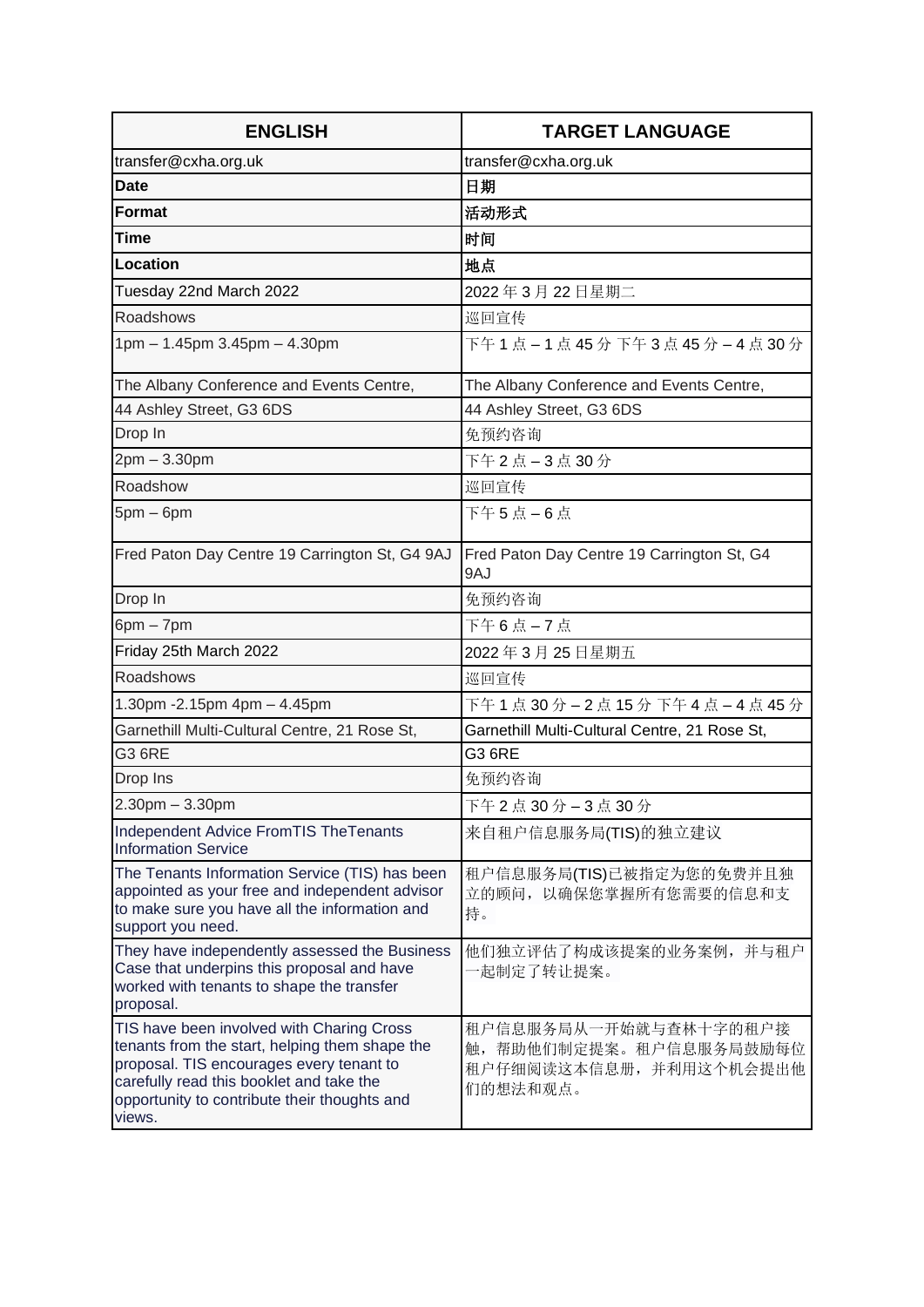| <b>ENGLISH</b>                                                                                                                                                                                                                                                                                                                                                                                                                                                             | <b>TARGET LANGUAGE</b>                                                                                                                                                                                |
|----------------------------------------------------------------------------------------------------------------------------------------------------------------------------------------------------------------------------------------------------------------------------------------------------------------------------------------------------------------------------------------------------------------------------------------------------------------------------|-------------------------------------------------------------------------------------------------------------------------------------------------------------------------------------------------------|
| You can get it touch with TIS during office hours<br>on: 0800 488 0982 or email info@TIS.org                                                                                                                                                                                                                                                                                                                                                                               | 您可以在办公时间与租户信息服务局取得联系: 致<br>电 0800 488 0982 或发电子邮件至<br>info@TIS.org                                                                                                                                    |
| info@TIS.org                                                                                                                                                                                                                                                                                                                                                                                                                                                               | info@TIS.org                                                                                                                                                                                          |
| 11                                                                                                                                                                                                                                                                                                                                                                                                                                                                         | 第11页                                                                                                                                                                                                  |
| We are satisfied that the best option for tenants is<br>to transfer to West of Scotland It will secure a rent<br>freeze for 2023/24 and CPI inflation increases as<br>a maximum thereafter. The next 5 years will also<br>see increased investment in your homes and<br>neighbourhood and improve the way services are<br>delivered and managed.                                                                                                                           | 我们很满意, 对于租户来说, 最好的选择是转让到<br>西苏格兰。这会保证 2023年-2024年租金冻结,<br>此后租金涨幅最高等同于消费者物价指数(CPI)通<br>胀值。未来五年还将增加对住家和社区的投资,改<br>善提供和管理服务的方式。                                                                          |
| I would encourage every tenant to carefully read<br>about the proposed transfer and take the<br>opportunity to give your thoughts and ideas.                                                                                                                                                                                                                                                                                                                               | 我鼓励每个租户仔细阅读有关拟议的转让, 并抓住<br>机会提出您的想法和想法。                                                                                                                                                               |
| As well as speaking to staff from Charing Cross<br>and West of Scotland, you can also speak to the<br>TIS team for impartial advice on the<br>transfer proposals and what it means for you and<br>your home. We can also help you to get more<br>involved in the process if you'd like too.                                                                                                                                                                                | 除了与查林十字和西苏格兰的工作人员交谈外, 您<br>还可以与租户信息服务局团队就转让提案以及这对<br>您和您的家庭意味着什么得到无偏见的中立建议。<br>如果您愿意, 我们也可以帮助您更多地参与到此咨<br>询程序中来。                                                                                      |
| Ilene Campbell, TIS Chief Executive                                                                                                                                                                                                                                                                                                                                                                                                                                        | 伊莲·坎贝尔, 租户信息服务局首席执行官                                                                                                                                                                                  |
| <b>Frequently Asked Questions</b>                                                                                                                                                                                                                                                                                                                                                                                                                                          | 常见问题                                                                                                                                                                                                  |
| Why can only tenants vote in the ballot?                                                                                                                                                                                                                                                                                                                                                                                                                                   | 为什么只有租户才能投票?                                                                                                                                                                                          |
| The formal consultation and ballot are on the<br>proposed change of the landlord. Legislation sets<br>out that both the formal consultation and ballots<br>are only a matter for tenants (including joint<br>tenants) with a secure tenancy. The Scottish<br>Housing Regulator's guidance on consultation<br>involving a change of landlord can be accessed<br>at www.housingregulator.gov.scot/for-landlor<br>ds/statutory-guidance/tenant-consultation-<br>and-approval. | 正式磋商和投票是关于房东变更的提议。法律规<br>定, 正式磋商和投票只针对有安全租约的租户(包<br>括联权租户)。苏格兰住房监管局关于更换房东的<br>磋商指导可在网站上查阅<br>www.housingregulator.gov.scot/for-landlords<br>/statutory-guidance/tenant-consultation-and-<br>approval. |
| http://www.housingregulator.gov.scot/for-                                                                                                                                                                                                                                                                                                                                                                                                                                  | http://www.housingregulator.gov.scot/for-                                                                                                                                                             |
| Do I need to sign a new tenancy agreement if<br>the transfer goes ahead?                                                                                                                                                                                                                                                                                                                                                                                                   | 如果转让进行的话,我需要签一份新的租赁协议<br>吗?                                                                                                                                                                           |
| No, your tenancy agreement would automatically<br>transfer to West of Scotland Housing Association<br>and all of your existing rights would be fully<br>protected.                                                                                                                                                                                                                                                                                                         | 不,您的租赁协议将自动转让到西苏格兰住房协<br>会,而且您所有的现有权利将得到充分保护。                                                                                                                                                         |
| Will the Charing Cross factoring service be<br>changed?                                                                                                                                                                                                                                                                                                                                                                                                                    | 查林十字物业服务会改变吗?                                                                                                                                                                                         |
| If tenants vote for the transfer to go ahead then<br>the role of factor would automatically transfer to<br>West of Scotland. Your factoring agreement and<br>all existing rights are protected and any monies<br>owed/due and all liabilities would pass to West of<br>Scotland. If the transfer proceeds there would be<br>a fairly seamless transition of the services you<br>receive to West of Scotland.                                                               | 如果租户投票同意进行转让, 那么物业服务将自动<br>转让到西苏格兰。您的物业协议和所有现有权利将<br>受到保护, 任何欠款/到期款项和所有债务将转让<br>到西苏格兰。如果进行转让, 服务会相当无缝地过<br>渡到西苏格兰。                                                                                    |